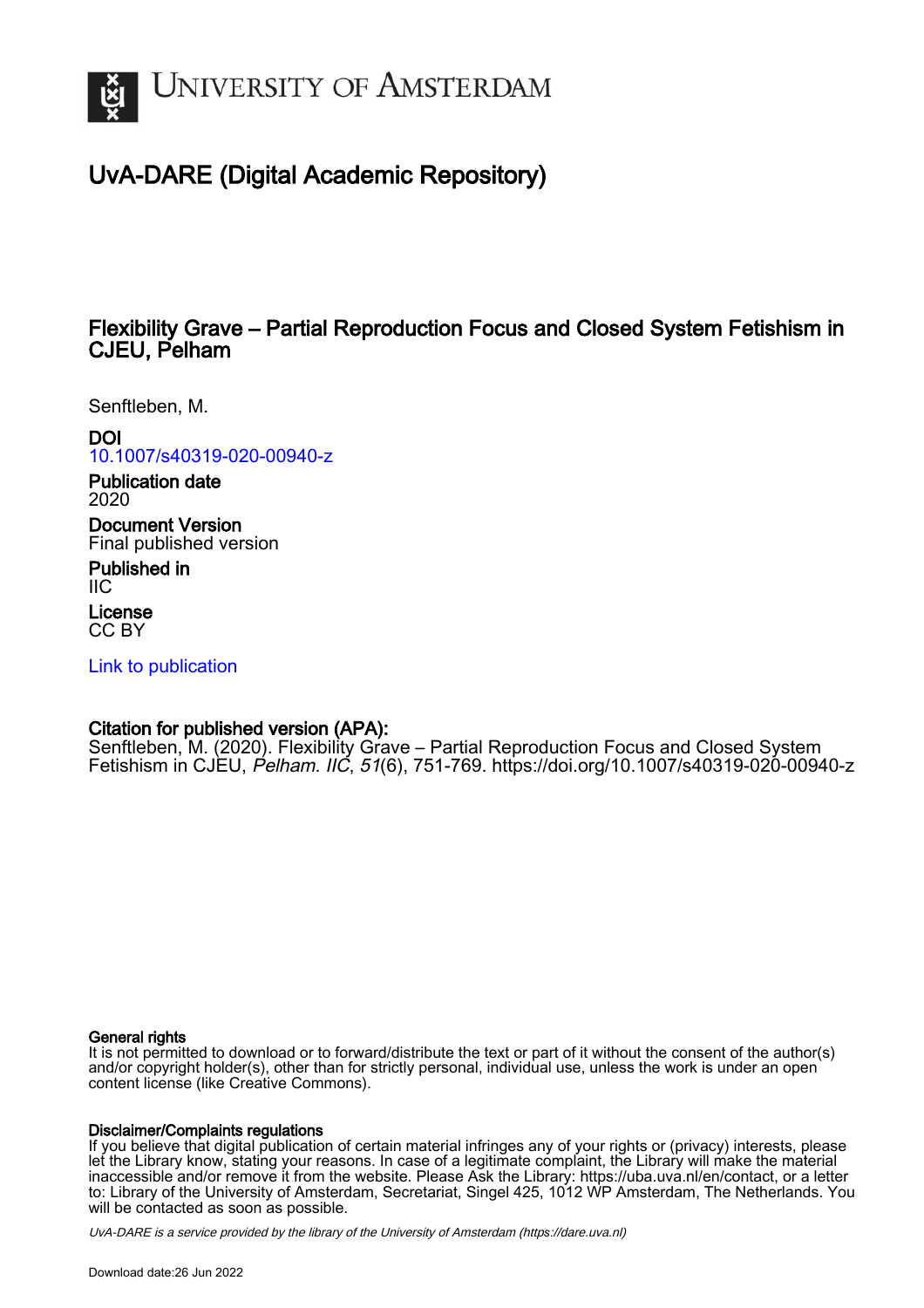ARTICLE



## Flexibility Grave – Partial Reproduction Focus and Closed System Fetishism in CJEU, Pelham

Martin Senftleben

Published online: 8 May 2020 © The Author(s) 2020

Abstract In the ongoing discussion about the impact of fundamental rights on EU copyright law, the Pelham judgment of the Court of Justice of the European Union (CJEU) has received much attention. However, the decision also raises important legal-doctrinal issues. The CJEU employs the harmonized right of reproduction as a vehicle to regulate adaptations of pre-existing source material. Moreover, the Court insists on a balancing of interests within the EU matrix of exclusive rights and limitations. The closed list of limitations in EU copyright law, however, can hardly be expected to offer sufficient breathing space for adaptation scenarios. As the Information Society Directive did not harmonize the right of adaptation, there was no need to include indispensable free adaptation rules that have evolved at the national level, such as the German ''free use'' doctrine. Instead of embracing national rules of equity and fairness to fill the gap, the CJEU is reluctant to borrow from the legal traditions of EU Member States and misses an important opportunity to provide guidance for the regulation of adaptations outside the sound sampling arena. After an introduction to the German ''Metall auf Metall'' saga that led to the Pelham decision, the following analysis sheds light on these developments in EU copyright law and discusses problems arising from the approach taken by the CJEU.

Keywords Sound sampling · Neighbouring right of phonogram producer · Adaptation and partial reproduction - Limitations and exceptions - Impact of fundamental rights - Freedom of the arts

Martin Senftleben is Professor of Intellectual Property Law at the Institute for Information Law (IViR), University of Amsterdam, The Netherlands; and Visiting Professor at the Intellectual Property Research Institute, University of Xiamen, China.

M. Senftleben  $(\boxtimes)$ 

Ph.D, Professor of Intellectual Property Law, Institute for Information Law (IViR), University of Amsterdam, Amsterdam, The Netherlands e-mail: m.r.f.senftleben@uva.nl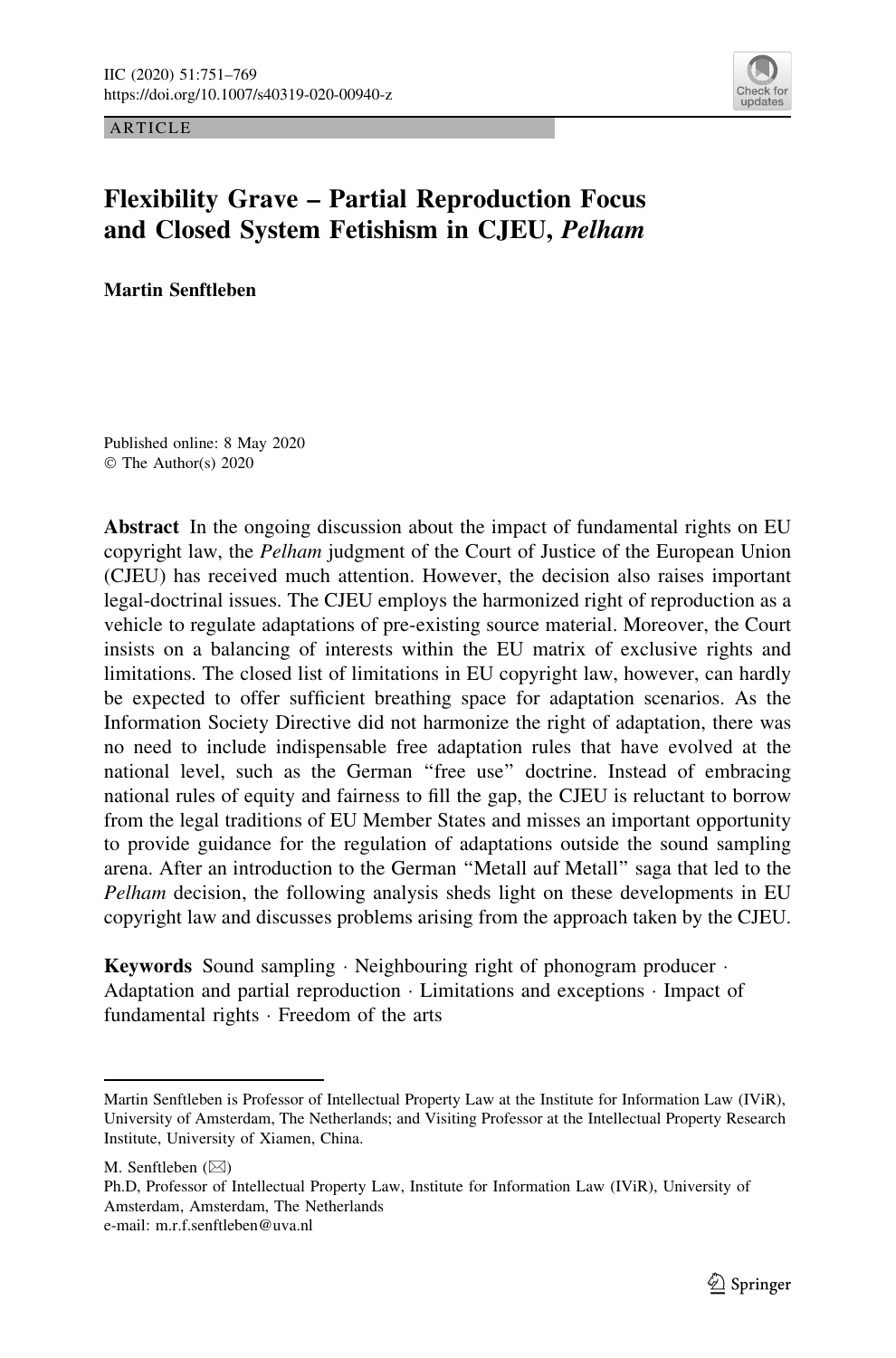#### 1 Introduction

With the CJEU judgment in *Pelham*, the German "Metall auf Metall" saga has reached another climax after no less than four decisions of the highest German courts.<sup>1</sup> One may be tempted to say that, on the merits, the decisions revolve around a bagatelle: a rhythmic sequence of two seconds taken from ''Metall auf Metall'': a piece of electronic music that was part of the album ''Trans Europa Express'' which the iconic music group Kraftwerk released in 1977. The plaintiffs, Ralf Hütter and Florian Schneider-Esleben, formed the band in 1970. As pioneers in the field of electronical music, Kraftwerk has paved the way for music movements, such as electropop and techno.<sup>2</sup>

The defendants, Moses Pelham and Martin Haas, are the composers of ''Nur mir'': a song that was part of the 1997 album ''Die neue S-Klasse'' of the famous German rapper Sabrina Setlur.<sup>3</sup> Pelham and Haas sampled the rhythmic sequence and used that sample in a continuous loop. Even though the copied sequence may appear small in terms of size, the market for music samples and their importance for musical genres, such as hip hop, certainly are not.<sup>4</sup> It is therefore not surprising that the ''Metall auf Metall'' lawsuit has received much attention, both from an economic and an artistic point of view.<sup>5</sup> The conflict between Kraftwerk and Pelham seemed to offer a good opportunity to clarify the impact of copyright and neighbouring rights on sound sampling.

#### 2 Préludes in Germany

In its previous judgments, the German Federal Supreme Court failed to offer sufficient legal certainty for the assessment of sound sampling. Instead, the highest German court in civil law matters added nuances that increased the complexity of the legal analysis.<sup>6</sup> In *Metall auf Metall I*, the Court took as a starting point that a phonogram producer could invoke his neighbouring right even if nothing more than a "tiny sound particle" had been copied.<sup>7</sup> As the producer's organizational efforts related to the phonogram as a whole, the phonogram did not contain any part that was not the result of those efforts.<sup>8</sup> Therefore, the Court deemed it necessary to

<sup>&</sup>lt;sup>1</sup> German Federal Supreme Court (Bundesgerichtshof), 20 November 2008, case I ZR 112/06, Metall auf Metall, GRUR 2009, 403; German Federal Supreme Court, 13 December 2012, case I ZR 182/11, Metall auf Metall II, GRUR 2013, 614; German Federal Constitutional Court (Bundesverfassungsgericht), 31 May 2016, case 1 BvR 1585/13, Sampling, GRUR 2016, 690; German Federal Supreme Court, 1 June 2017, case I ZR 115/16, Metall auf Metall III, GRUR 2017, 895.

<sup>&</sup>lt;sup>2</sup> See <https://nl.wikipedia.org/wiki/Kraftwerk> (accessed 11 December 2019).

 $3$  Cf. Podszun [\(2016](#page-18-0)), p. 606 (606).

<sup>4</sup> Cf. Schipper ([2014\)](#page-18-0), p. 105 (105–106).

 $5$  For an overview of different dimensions of the lawsuit, see Podszun ([2016\)](#page-18-0), p. 606.

 $6$  Cf. Schipper ([2014\)](#page-18-0), p. 105 (108–109, 111).

<sup>7</sup> German Federal Supreme Court, 20 November 2008, case I ZR 112/06, Metall auf Metall, GRUR 2009, 403, para. 14.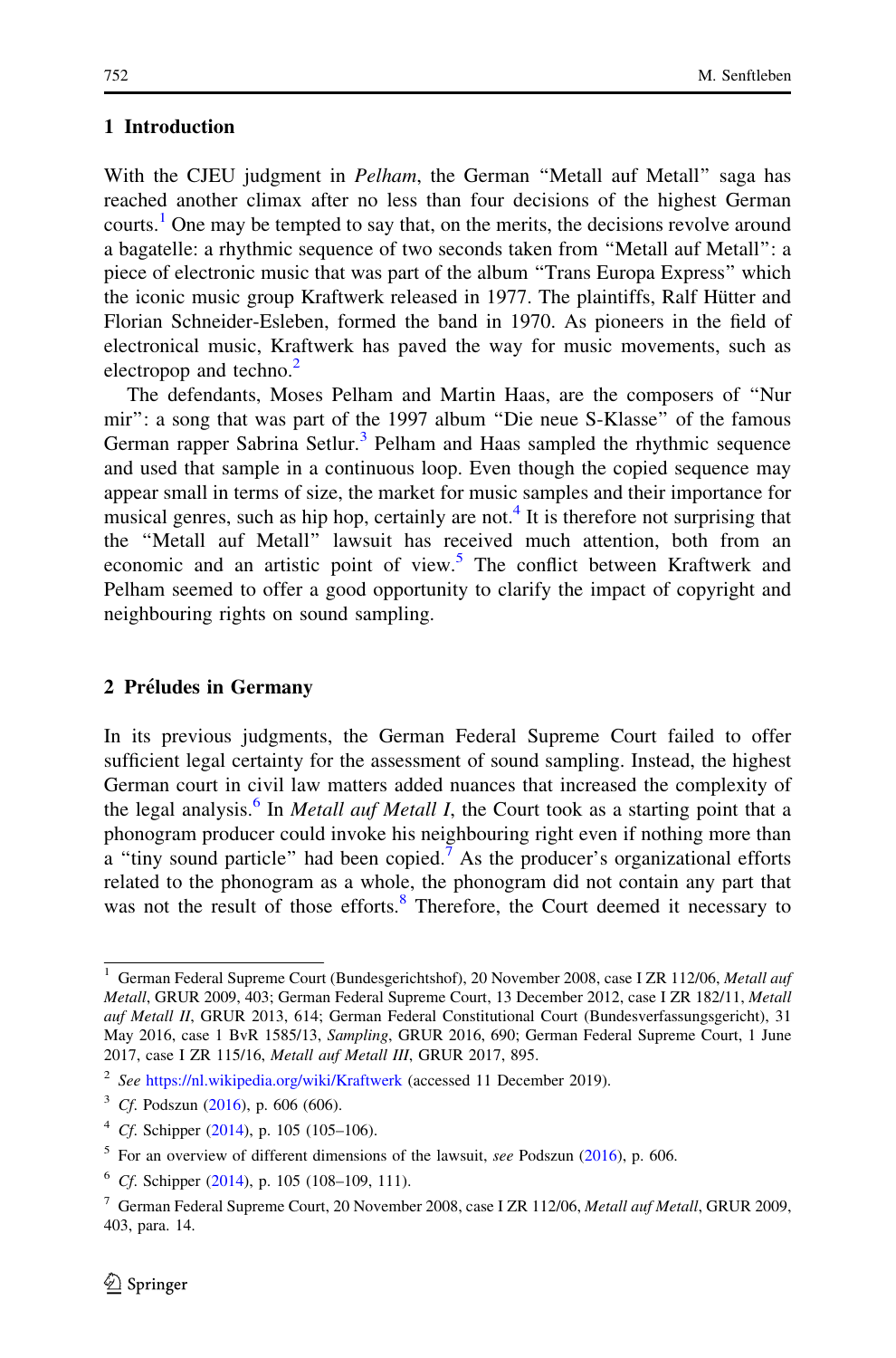make neighbouring rights protection available for every part of the phonogram, regardless of its size.<sup>9</sup>

The German Federal Supreme Court realized that a neighbouring right with these proportions, covering even the tiniest sound fragments, could endanger the freedom of musical expression. It therefore held that the German doctrine of ''freie Benutzung" ("free use") – an exemption of adaptations that can be qualified as independent creations<sup>10</sup> – could be applied by analogy to protected phonograms to enable cultural follow-on innovation on the basis of sound sampling.<sup>11</sup> In light of the overarching objective to protect investments in sound recordings, phonogram producers were entitled to an exclusive right with a broader scope than copyright – an exclusive right that covers sound fragments even if they do not meet the originality test.<sup>12</sup> As a counterbalance, the Court declared the German doctrine of ''freie Benutzung'' applicable mutatis mutandis. As authors were bound to tolerate takings from their works that could be qualified as permissible free use, it was reasonable to expect the same from producers of phonograms.<sup>13</sup>

The German doctrine of "*freie Benutzung*" involves a comparison between the creative input that is present in an original work and the creative input that the secondary author added to a derivative work.<sup>14</sup> This starting point can hardly be deemed exotic. In adaptation scenarios, it is not unusual to embark on an assessment of the degree of originality of the prior work on the one hand, and the degree of originality of the derivative work on the other. In several EU Member States, the infringement analysis is configured in this way when copyrighted source material is incorporated in a new literary and artistic creation that has original features of its own. In the Netherlands, the courts use a similar starting point to determine whether an adaptation is a new, independent creation.<sup>15</sup> Like German copyright law, the Austrian Copyright Act contains an exemption of "freie Benutzung".<sup>16</sup> In Swedish Scapegoats, the Supreme Court of Sweden asked whether the derivative work was characterized by the secondary author's individuality and possessed such a degree of originality that there was a new creation with independent copyright protection.<sup>17</sup>

<sup>&</sup>lt;sup>9</sup> German Federal Supreme Court, 20 November 2008, case I ZR 112/06, Metall auf Metall, GRUR 2009, 403, para. 14.

<sup>&</sup>lt;sup>10</sup> See Sec. 24(1) of the German Copyright Act: "An independent work created in the free use of the work of another person may be published and exploited without the consent of the author of the work used." Cf. Dreier and Schulze ([2018](#page-18-0)), pp. 454-457; Bently, Dusollier and Geiger et al. [\(2019](#page-17-0)), p. 467 (486–487); Hugenholtz and Senftleben [\(2011](#page-18-0)), pp. 26–27; Geller [\(2010](#page-18-0)), p. 901 (901).

<sup>&</sup>lt;sup>11</sup> German Federal Supreme Court, 20 November 2008, case I ZR 112/06, Metall auf Metall, GRUR 2009, 403, para. 21.

<sup>&</sup>lt;sup>12</sup> German Federal Supreme Court, *ibid.*, para. 16.

<sup>&</sup>lt;sup>13</sup> German Federal Supreme Court, *ibid.*, para. 21.

<sup>&</sup>lt;sup>14</sup> German Federal Supreme Court, *ibid.*, para. 25. Cf. Dreier and Schulze ([2018](#page-18-0)), p. 454.

<sup>&</sup>lt;sup>15</sup> Supreme Court of the Netherlands (Hoge Raad), 5 January 1979, Nederlandse Jurisprudentie 1979, No. 339, Hollebrand/Heertje. Cf. Spoor, Verkade and Visser ([2019](#page-19-0)), pp. 181-188.

<sup>&</sup>lt;sup>16</sup> Sec. 5(2) Austrian Copyright Act. Cf. Supreme Court of Austria (Oberster Gerichtshof), 13 July 2010, case 4 Ob 66/10z, Lieblingshauptfrau. See also CJEU, 1 December 2011, case C-145/10, Painer, paras. 41–42, where the Austrian doctrine of "freie Benutzung" is mentioned.

<sup>&</sup>lt;sup>17</sup> Supreme Court of Sweden (Högsta Domstolen), 21 February 2017, case T 1963-15, Swedish Scapegoats, GRUR Int. 2019, 93, para. 12.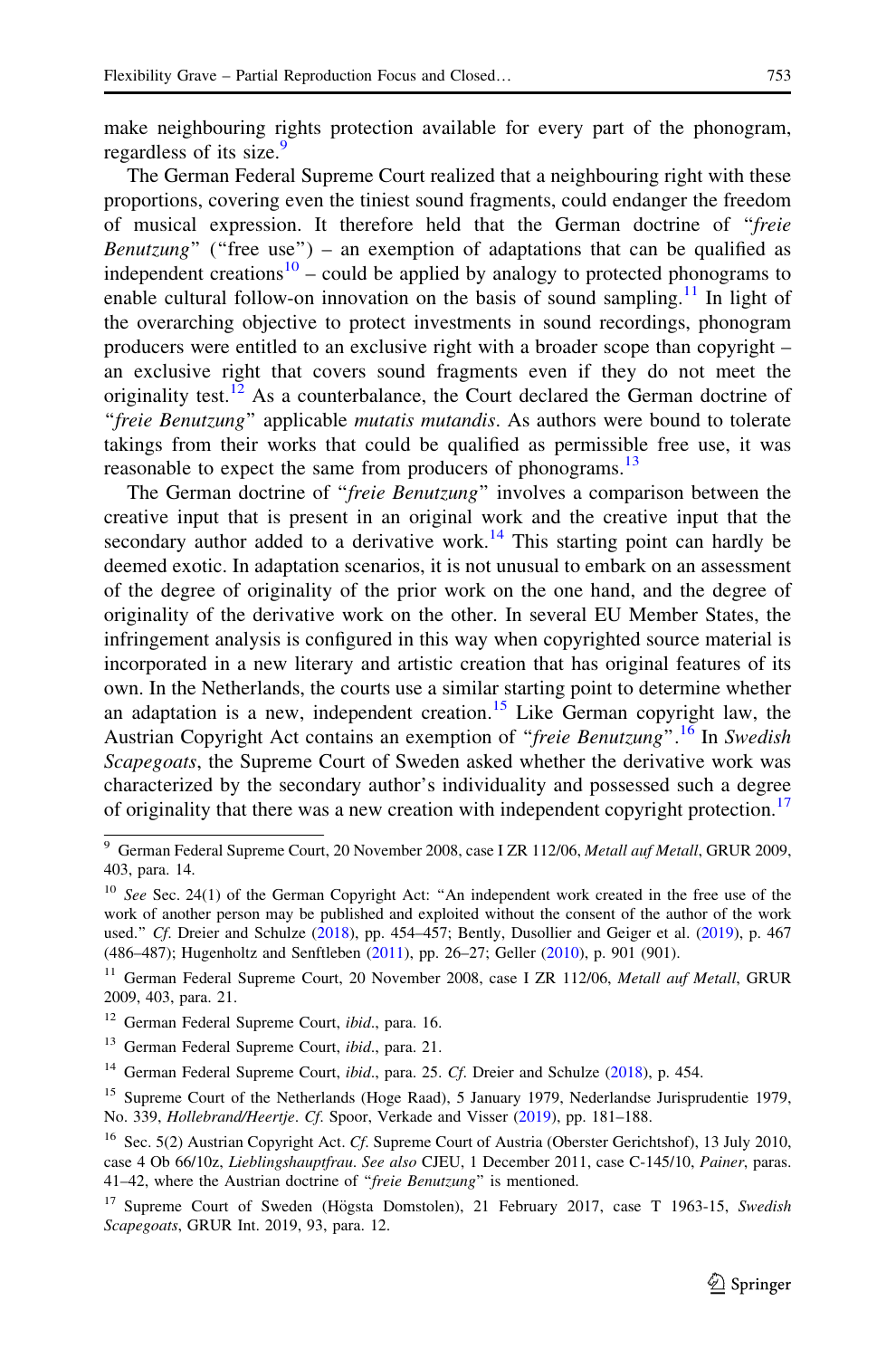The Court deemed it decisive whether the work used as a model had been transformed to such an extent that a new and independent work had been created.<sup>18</sup> The analysis led to the result that – despite copying from a pre-existing photographic work – the painting at issue did not amount to copyright infringement: ''Overall, in such a transformation of the photographic work, M[arkus] A[ndersson] has achieved a new and independent work of art that expresses his individuality. Therefore, MA's use of his artwork does not infringe J[onas] L[emberg]'s copyright in the photographic work." $19$ 

In Italy, the case *Big Red/Gabibbo* shed light on the possibility that later, different expressions of an idea underlying a pre-existing work – new creativity that adds individualizing, specific and distinctive traits to a derivative work – could be deemed permissible and escape the verdict of infringement. The Supreme Court of Italy clarified the limits of this free adaptation rule by explaining that a permissible, independent derivative work had to be distinguished from cases of ''evolutionary plagiarism'' that did not generate an original and individual work that was merely inspired by a pre-existing creation, but constituted an abusive and unauthorized elaboration of the prior work. $20$ 

Considering these examples, the exemption of certain types of derivative works, namely adaptations that reflect a high degree of new, fresh originality, can be regarded as a feature of the copyright traditions of many EU Member States. The German doctrine of "freie Benutzung" is a specific manifestation of this broader legal tradition. It requires an adaptation to be ''independent'' in the sense that it achieves a sufficient distance from protected parts of the original work that have been taken over.<sup>21</sup> According to the case law of the German Federal Supreme Court, this scenario arises when the derivative work has new original features of its own that make the individual features of the incorporated, copyrighted source material fade away. $22$ 

From a German perspective, it was thus consistent to rely on the doctrine of "freie Benutzung" to regulate sound sampling. The resulting configuration of the infringement analysis offered a promising balance: a broad neighbouring right on the one hand; room for "freie Benutzung" as a counterweight on the other. However, the German Federal Supreme Court added that the defence of "freie Benutzung'' was inapplicable if the producer of the derivative musical work could produce the required sound material herself. $^{23}$  The Court found that in this situation, the right of the producer of the pre-existing phonogram did not pose an obstacle to

<sup>&</sup>lt;sup>18</sup> Supreme Court of Sweden, ibid., para. 12.

<sup>&</sup>lt;sup>19</sup> Supreme Court of Sweden, *ibid.*, paras. 18-19.

<sup>&</sup>lt;sup>20</sup> Supreme Court of Italy (Corte di Cassazione), 6 June 2018, case 14635/2018, Big Red/Gabibbo, GRUR Int. 2019, 413 (415), para. 4.2.1.

 $21$  German Federal Supreme Court, 20 November 2008, case I ZR 112/06, Metall auf Metall, GRUR 2009, 403, para. 25.

<sup>&</sup>lt;sup>22</sup> German Federal Supreme Court, ibid., para. 25. See also German Federal Supreme Court, 16 April 2015, case I ZR 225/12, Goldrapper, GRUR 2015, 1189 (1198); German Federal Supreme Court, 1 December 2010, case I ZR 12/08, Perlentaucher, GRUR 2011, 134 (137–138); German Federal Supreme Court, 20 March 2003, case I ZR 117/00, Gies-Adler, GRUR 2003, 956 (958).

<sup>&</sup>lt;sup>23</sup> Cf. Schipper ([2019\)](#page-18-0), p. 162 (162–163).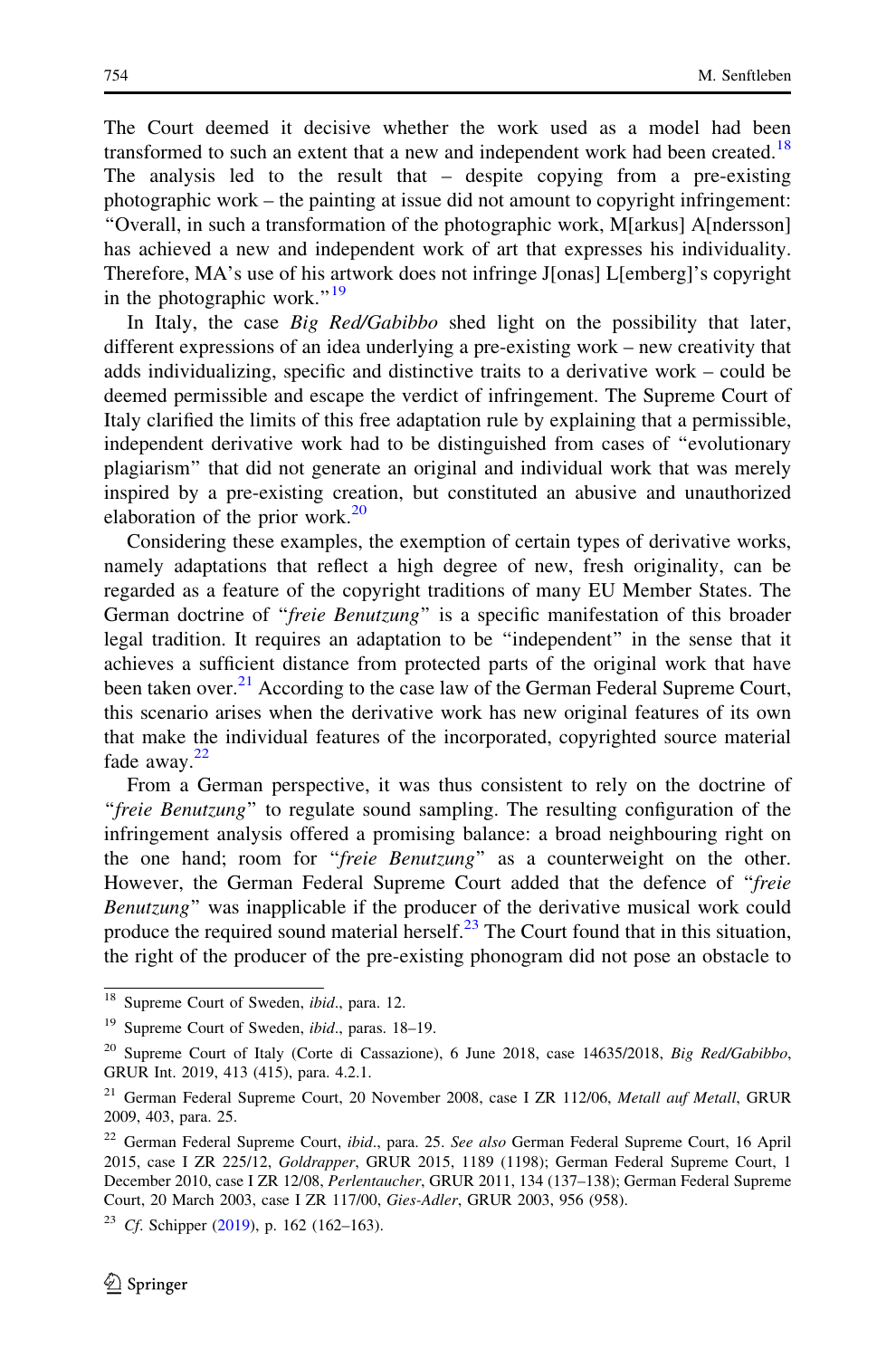cultural follow-on innovation. Hence, it was no longer justified to impose the obligation on the phonogram producer to tolerate unauthorized sound sampling.<sup>24</sup> In Metall auf Metall II, the Court refined this assessment standard by clarifying that a permissible "freie Benutzung" of sound samples was excluded if, at the time when the unauthorized use took place, a music producer with average equipment and skills would have been able to create a recording herself which the target audience would have regarded as equivalent sound material for use in the same musical context $^{25}$ 

With this refinement, the German Federal Supreme Court added a complicating factor to the infringement analysis that could hardly pass the litmus test of application in practice. What is average equipment and what are average skills in the field of music production? When is self-produced sound material equivalent to the sample taken from a pre-existing recording? What investment of time and money should be expected from the music producer? The legal uncertainty arising from these questions can easily thwart the invocation of "freie Benutzung" as a defence. Therefore, Pelham appealed to the German Federal Constitutional Court, the highest German court in matters relating to fundamental rights. According to Pelham, the complexity of the infringement analysis and the legal uncertainty following from the jurisprudence of the German Federal Supreme Court led to an erosion of the freedom of art. $^{26}$  The German Federal Constitutional Court agreed. The legal risks resulting from the test of equivalent self-production which the German Federal Supreme Court had introduced could not be deemed acceptable in the light of the fundamental freedom of the arts. The legal uncertainty following from the application of this criterion would have a deterrent effect on artists seeking to use sound sampling to express themselves. The German Federal Constitutional Court feared that

even in cases where the production of an equal recording is not possible, artistic creators may refrain from use – which, in this case, would be permissible in the opinion of the German Federal Supreme Court – because the effort necessary to provide evidence of missing own production options and the legal risk appear too big. The criterion based on the feasibility of producing an equal sound thus has a deterrent effect which requires a particularly efficient control in the light of constitutional law. $27$ 

With regard to the taking from Kraftwerk's piece ''Metall auf Metall'', the German Federal Constitutional Court came to the conclusion that, considering the limited size of the copied rhythmic sequence, Kraftwerk was only confronted with a small impairment of its phonogram producer rights which did not involve

<sup>&</sup>lt;sup>24</sup> German Federal Supreme Court, 20 November 2008, case I ZR 112/06, Metall auf Metall, GRUR 2009, 403, para. 23.

<sup>&</sup>lt;sup>25</sup> German Federal Supreme Court, 13 December 2012, case I ZR 182/11, Metall auf Metall II, GRUR 2013, 614, para. 40.

<sup>&</sup>lt;sup>26</sup> German Federal Constitutional Court, 31 May 2016, case 1 BvR 1585/13, Sampling, GRUR 2016, 690, paras. 25–31.

<sup>&</sup>lt;sup>27</sup> German Federal Constitutional Court, *ibid.*, para. 100.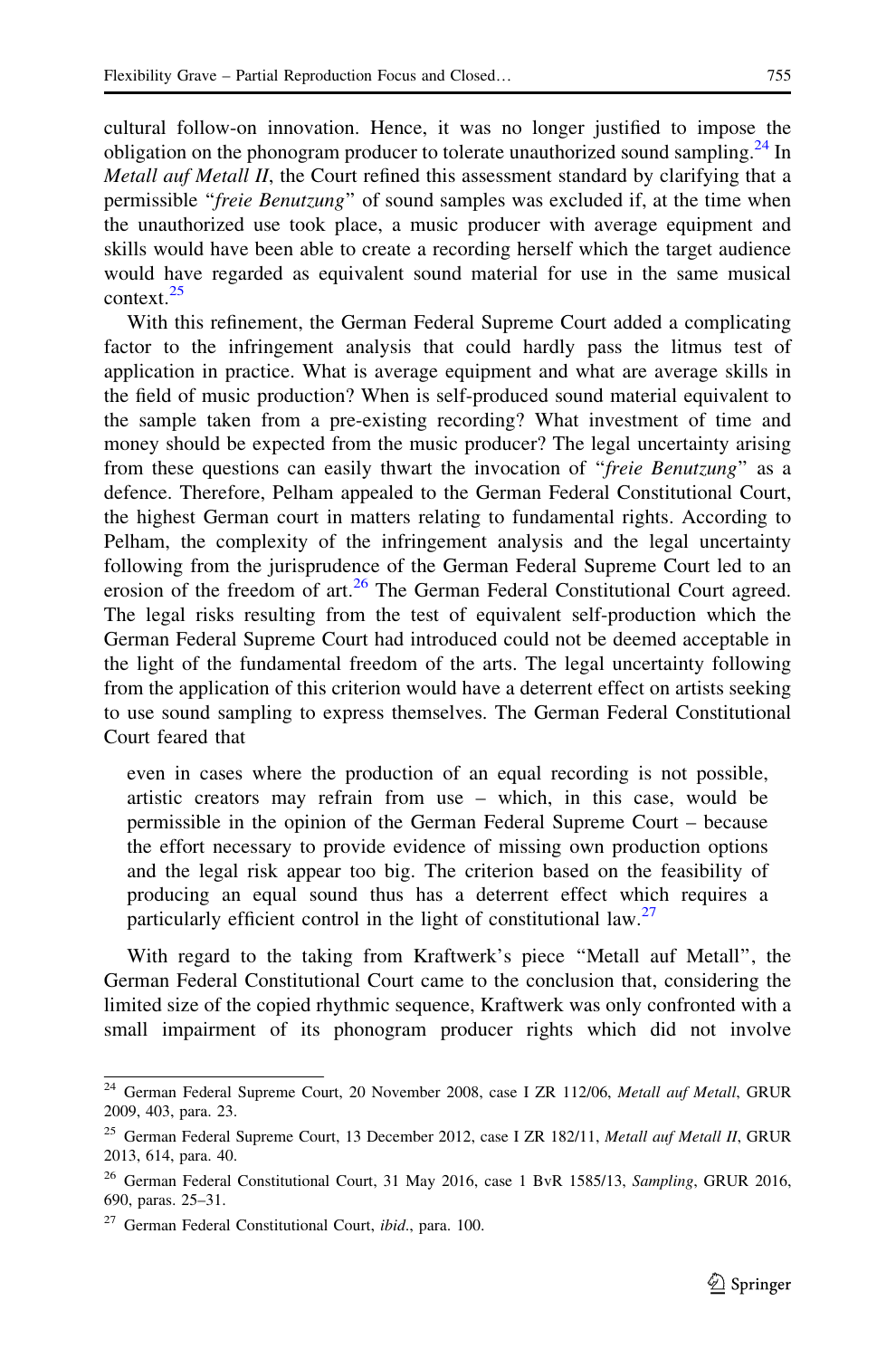substantial economic disadvantages. The inroads into freedom of the arts, by contrast, were considerable. Weighing Kraftwerk's intellectual property rights against Pelham's concerns about an erosion of sound sampling as an art form, the Court arrived at the conclusion that the small impairment of phonogram producer rights could not justify the substantial encroachment upon the freedom of art. $^{28}$ According to the German Federal Constitutional Court, the prerequisite of equivalent self-production was not suitable to ensure an appropriate balance between freedom of artistic expression and the protection of the phonogram producer's intellectual property right.<sup>29</sup> To strike a proper balance between the fundamental rights involved, it was necessary to introduce a different criterion that would offer more room for applying the doctrine of "freie Benutzung" by analogy.<sup>30</sup> Alternatively, the German Federal Supreme Court could interpret the phonogram producer's neighbouring right more restrictively and preclude the assertion of this right from the outset. In any case, an infringement claim should only succeed if unauthorized sound sampling jeopardizes the phonogram producer's economic interests to a considerable extent.<sup>31</sup>

Furthermore, the German Federal Constitutional Court paved the way for the prejudicial questions which the CJEU answered in Pelham. The German Federal Constitutional Court pointed out that the fundamental rights laid down in the Charter of the European Union were decisive for the interpretation of German laws following from the implementation of EU law. $32$  The fundamental rights laid down in the German Basic Law (Grundgesetz) were only applicable in areas where European legislation did not aim at maximum harmonization and left room for national law and policy-making. $33$  Against this background, the Court raised the issue of the extent to which the 2001 Information Society Directive  $(ISD)^{34}$  – the European basis for the phonogram producer's neighbouring right invoked by Kraftwerk – determined German legislation. Remanding the case, the Court explicitly posed the questions whether the sound sampling amounted to a relevant reproduction in the sense of the harmonized concept underlying the Information Society Directive, whether CJEU decisions addressing the reproduction right were applicable to the neighbouring right of the phonogram producer, and whether EU law regulated limitations of protection in an exhaustive manner.<sup>35</sup> The Court added that prejudicial questions were necessary to ensure the effective enforcement of the fundamental rights guaranteed in the EU Charter.<sup>36</sup> Given these clear instructions, it

<sup>&</sup>lt;sup>28</sup> German Federal Constitutional Court, *ibid.*, para. 107.

<sup>&</sup>lt;sup>29</sup> German Federal Constitutional Court, ibid., paras. 107-108. Cf. Podszun ([2016\)](#page-18-0), p. 606 (610-611).

<sup>&</sup>lt;sup>30</sup> German Federal Constitutional Court, *ibid.*, para. 110.

 $31$  German Federal Constitutional Court, *ibid.*, para. 110.

<sup>32</sup> German Federal Constitutional Court, ibid., para. 115.

<sup>&</sup>lt;sup>33</sup> German Federal Constitutional Court, ibid., para. 117.

<sup>34</sup> Directive 2001/29/EC of the European Parliament and of the Council of 22 May 2001, on the harmonisation of certain aspects of copyright and related rights in the information society, OJ 2001 L 167, 10.

<sup>35</sup> German Federal Constitutional Court, 31 May 2016, case 1 BvR 1585/13, Sampling, GRUR 2016, 690, para. 118.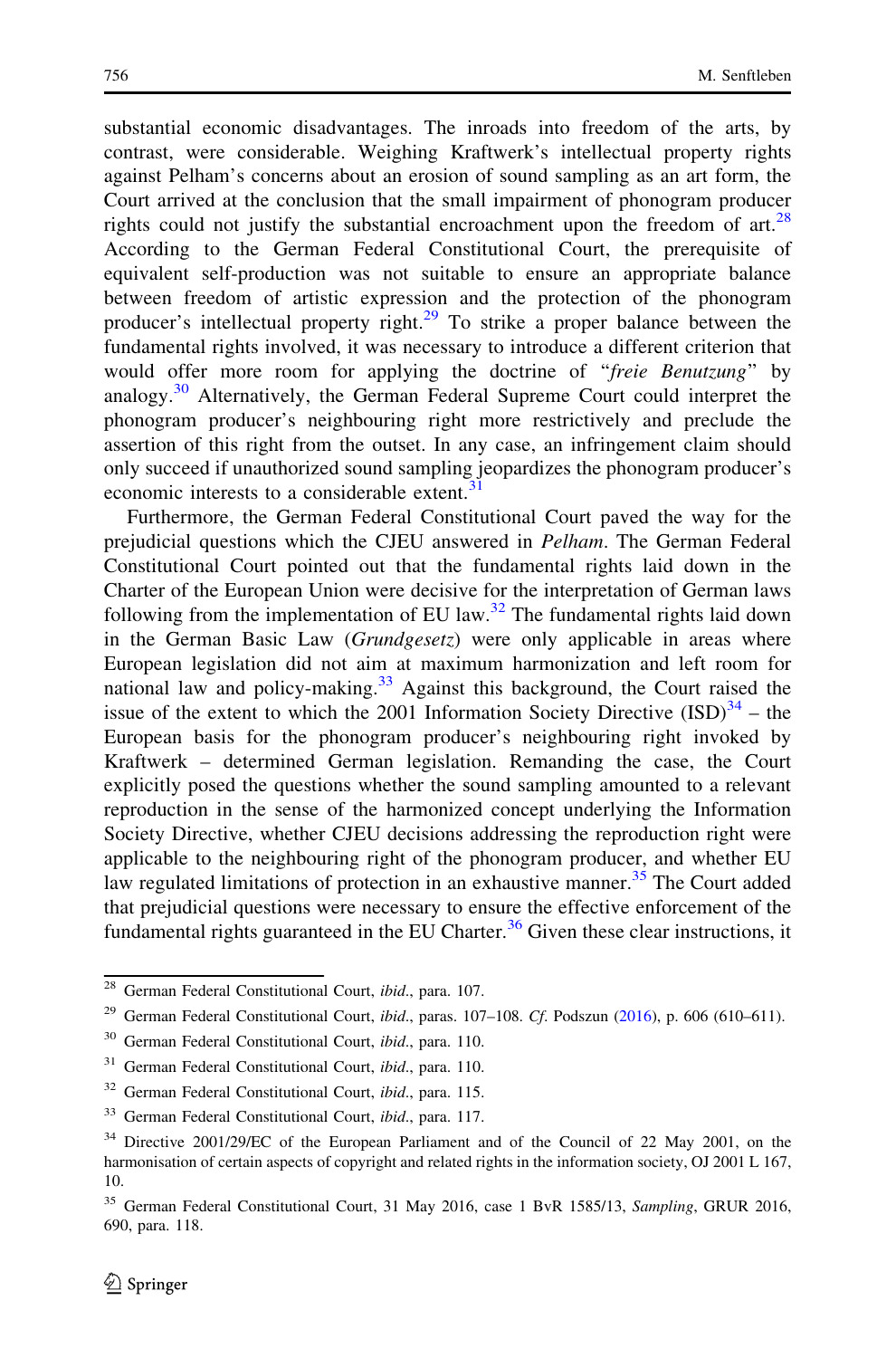did not come as a surprise that the German Federal Supreme Court asked the prejudicial questions which ultimately led to the *Pelham* decision of the CJEU.<sup>37</sup>

#### 3 Toccata at EU Level

Dealing with the questions following from the German decisions, the CJEU dismissed the complicated infringement test which the German Federal Supreme Court had developed. The CJEU held that while it was correct to assume that the exclusive right laid down in Art. 2(c) ISD enabled the phonogram producer to prohibit the unauthorized reproduction of sound samples even if very short, this did not apply when the sound fragment taken from the original phonogram was used in a derivative phonogram "in a modified form unrecognisable to the ear".<sup>38</sup> Thus, it was correct to assume that broad protection was the rule. Even the taking of "tiny" sound particles", as the German Federal Supreme Court called it,  $39$  amounts to infringement.<sup>40</sup> However, the sampling artist can escape the verdict of infringement by integrating sampled source material in a way that renders it unidentifiable for the ear.

Undoubtedly, the criterion of "unrecognisable to the ear" $41$  will give rise to controversies as well.<sup>42</sup> Which ear to be exact?<sup>43</sup> The ear of the sampling specialist with long working experience in the hip hop sector who is able to dissect every song and identify a large number of individual building blocks derived from the existing musical repertoire? Or the ear of the average music consumer who is not listening to hip hop in an analytical way and does not actively search for sound particles taken from other music productions? In light of the necessity to offer sufficient room for freedom of artistic expression, it seems preferable to adhere to the latter approach: the average music consumer should constitute the relevant reference point for the assessment.<sup>44</sup>

Despite these remaining uncertainties, however, the CJEU has developed an infringement test that seems easier to apply than the complex criterion of equivalent self-production that resulted from the jurisprudence of the German Federal Supreme Court.<sup>45</sup> There is a further positive aspect that should be mentioned. The extension of the scope of the right of the phonogram producer to sound particles ''even if very

<sup>&</sup>lt;sup>37</sup> German Federal Supreme Court, 1 June 2017, case I ZR 115/16, Metall auf Metall III, GRUR 2017, 895, dictum.

<sup>38</sup> CJEU, 29 July 2019, case C-476/17, Pelham, paras. 29–31.

<sup>&</sup>lt;sup>39</sup> German Federal Supreme Court, 20 November 2008, case I ZR 112/06, Metall auf Metall, GRUR 2009, 403, para. 14.

<sup>&</sup>lt;sup>40</sup> With this judgment, the CJEU rejects more flexible tests, such as an assessment on the basis of the question whether the adopted part entails a "substantial part" of the phonogram. Cf. in this context Ohly ([2017\)](#page-18-0), p. 964 (966–967).

<sup>41</sup> CJEU, 29 July 2019, case C-476/17, Pelham, paras. 29–31.

 $42$  Kulk and Teunissen [\(2019b](#page-18-0)), p. 149 (155).

 $43$  Schipper ([2019](#page-18-0)), p. 162 (164).

 $44$  See also in this context Leistner [\(2019](#page-18-0)), p. 1008 (1010).

<sup>&</sup>lt;sup>45</sup> *Cf.* Schipper  $(2019)$  $(2019)$ , p. 162  $(166)$ .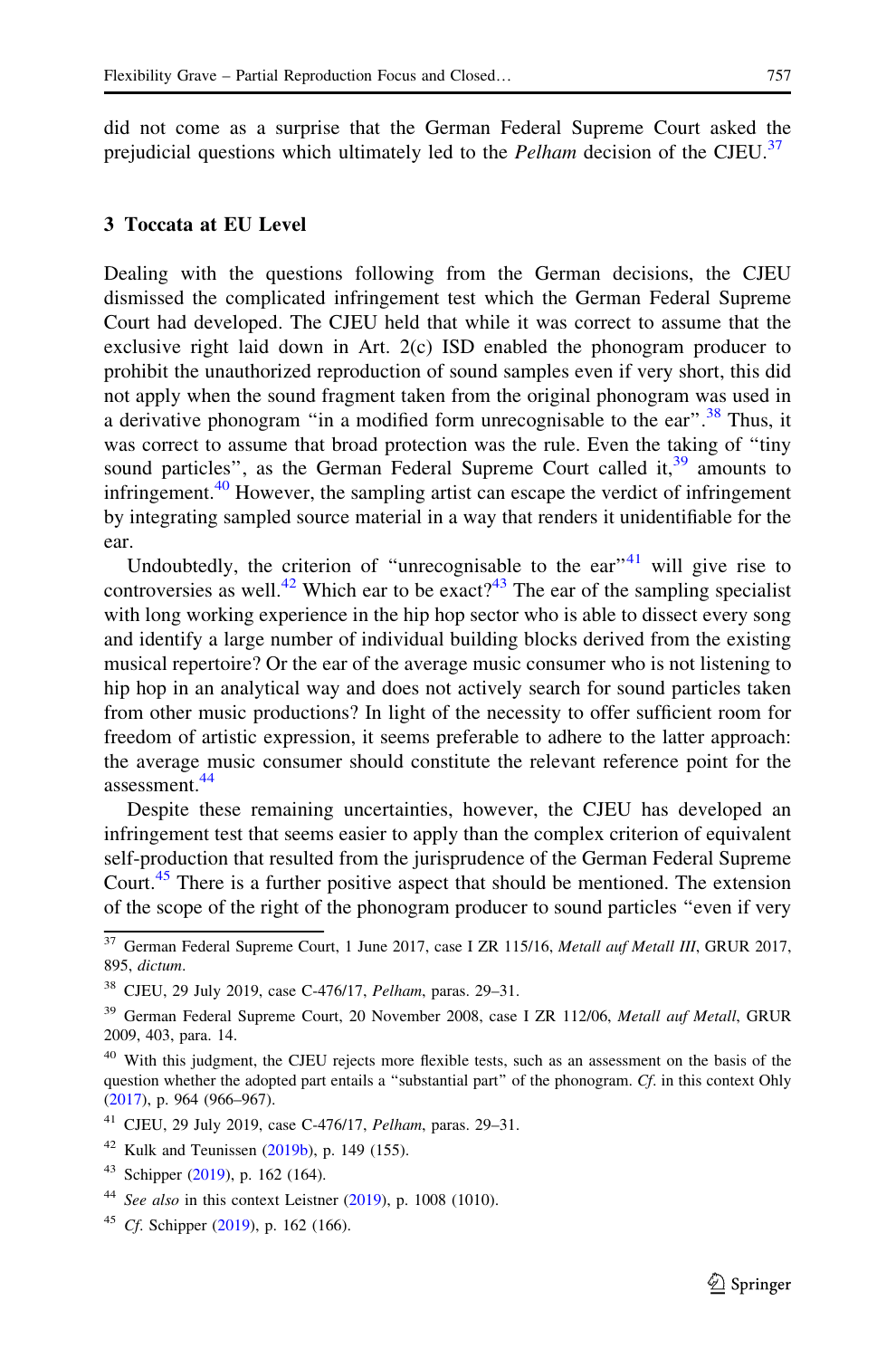short" $46$  particularly threatens so-called "collage sampling" – the integration of a large number of (often very small) sound fragments in a new phonogram. $47$  In practice, this specific method of sampling will barely have a chance to survive if the sampling artist is forced to acquire licences for each and every individual sound particle. The large number of required licences will cause prohibitively high transaction and licensing costs. Collage sampling productions are thus unlikely to happen in the first place and, if they occur, unlikely to reach the market.<sup>48</sup> A broad neighbouring right for phonogram producers may thus exterminate a whole branch of sampling that may be particularly important from a cultural point of view.<sup>49</sup> In this regard, the legal framework established by the CJEU may offer relief. The complexity of sound mosaics arising from collage sampling may lead to a situation where individual building blocks remain unrecognizable to the ear and satisfy the exemption criterion introduced by the CJEU.<sup>50</sup>

#### 3.1 Regulation of Adaptation Scenarios

The price to be paid for this breathing space for collage sampling, however, is high. The CJEU's formula – ''sound sample […] in a modified form unrecognisable to the ear'' – reveals that the highest EU court does not hesitate to regulate adaptations of protected subject matter through the backdoor of the harmonized right of reproduction. $51$  In the field of the neighbouring right of phonogram producers, this development does not clearly come to the fore because neither international nor EU law provides for a right of adaptation. With regard to copyright, however, the Berne Convention (BC) draws a distinction between the right of reproduction on the one hand (Art. 9 BC) and the right of adaptation on the other (Arts. 8, 12 and 14 BC).<sup>52</sup> Against this background, the CJEU could have been more cautious. The ''Metall auf Metall'' lawsuit clearly concerned an adaptation scenario. The Court could thus have declared that there was no maximum harmonization and that questions relating to adaptations should be answered at the national level.

The CJEU, however, preferred a different approach: every adaptation that involves an act of partial reproduction is subject to the right of reproduction in Art.  $2(c)$  ISD.<sup>53</sup> The far-reaching consequences of this approach clearly come to light when taking into consideration the CJEU's further decision that a sound sample falls within the scope of the phonogram producer's neighbouring right "even if very short."<sup>54</sup> It follows that every taking of sound snippets – no matter how small –

<sup>46</sup> CJEU, 29 July 2019, case C-476/17, Pelham, para. 29.

 $47$  See Morrison ([2008](#page-18-0)), p. 75 (96), for a discussion on the different forms of sampling.

<sup>48</sup> Schipper ([2014](#page-18-0)), p. 105 (111).

<sup>49</sup> Podszun [\(2016](#page-18-0)), p. 606 (608); Duhanic ([2016\)](#page-18-0), p. 1007 (1009–1010).

<sup>50</sup> Leistner [\(2019](#page-18-0)), p. 1008 (1014).

<sup>51</sup> CJEU, 29 July 2019, case C–476/17, Pelham, para. 29.

<sup>52</sup> See Ricketson and Ginsburg [\(2006](#page-18-0)), paras. 11.35–11.37, for a discussion of the various national traditions and interpretations regarding the Berne Convention.

<sup>53</sup> CJEU, 29 July 2019, case C–476/17, Pelham, para. 29.

 $54$  CJEU, *ibid.*, para. 29.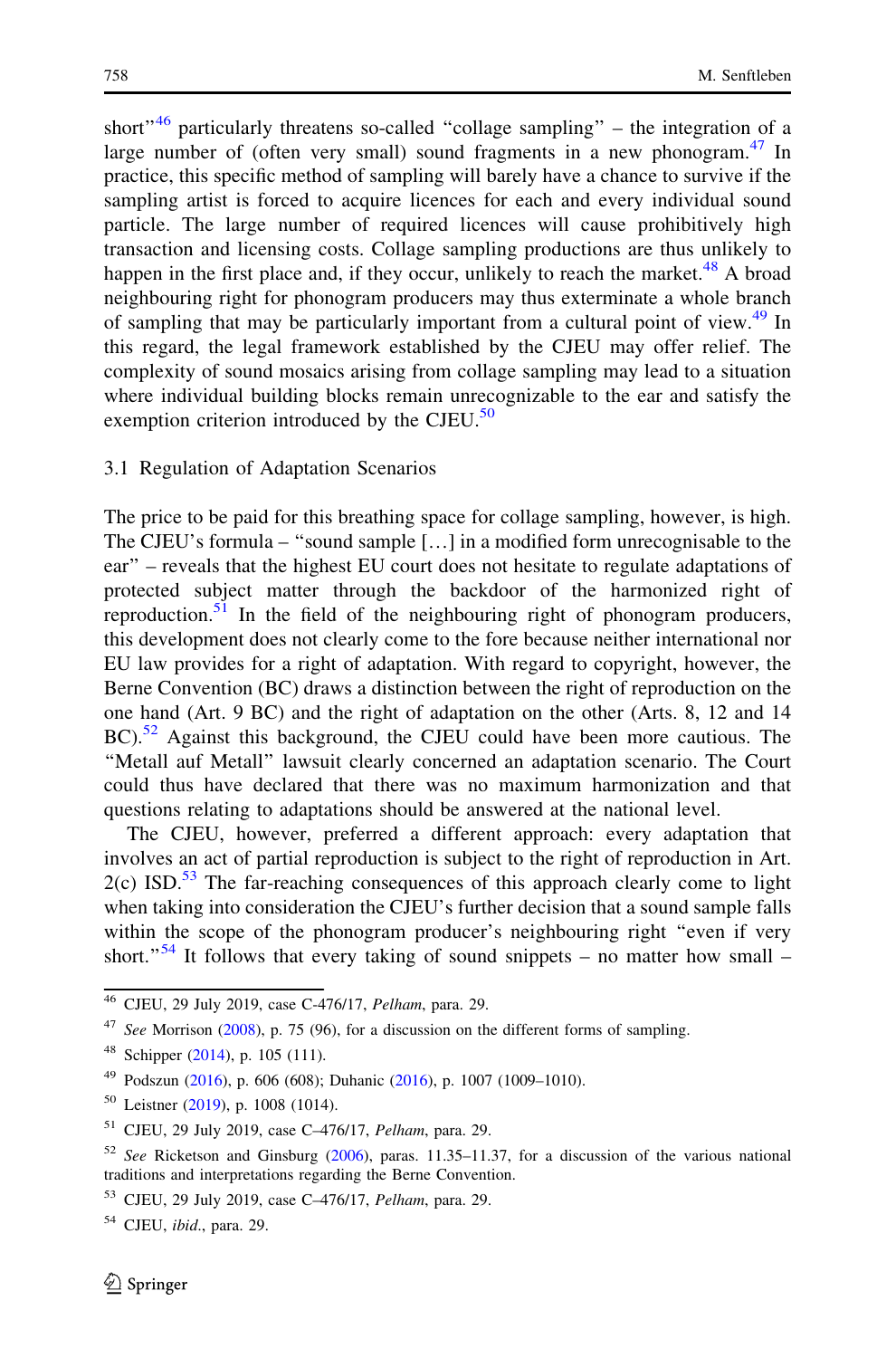amounts to a relevant partial reproduction. Hence it seems that after *Pelham* there are no adaptations of sounds recordings that could fall outside the scope of the harmonized right of reproduction.<sup>55</sup> Therefore, the CJEU puts an end to the flexibility that EU Member States traditionally enjoyed in the area of the right of adaptation.

This outcome leads to a problematic shift of perspective. As explained above, adaptations have been assessed traditionally in many EU Member States in the light of the ratio between the originality taken from pre-existing sources and the own creative input of the secondary creator.<sup>56</sup> Following this approach, it is conceivable that new original aspects of the adaptation overshadow original elements of preexisting source material to such an extent that infringement can no longer be found. However, this dynamic approach can hardly survive under the static focus on partial reproduction which the CJEU must adopt in the absence of harmonized adaptation rules. In consequence, the identification of a protected trace of third-party content in a derivative literary and artistic production will inevitably culminate in a finding of infringement of the right of (partial) reproduction.

Admittedly, the CJEU does not dare to defend this extreme protection automatism. To ensure a fair balance between the fundamental interests of copyright and neighbouring right holders on the one hand, and the freedom of expression of users of protected source material on the other,  $57$  the Court departs from an absolute protection paradigm.<sup>58</sup> The intellectual property rights of authors and phonogram producers must be weighed against other fundamental rights, such as the freedom of artistic expression<sup>59</sup> which includes sound sampling as a "form of artistic expression". $60$  Stating that unrecognizable sound samples may be used freely, the CJEU seeks to establish an appropriate equilibrium.<sup>61</sup> After all, these sound samples ''would not interfere with the opportunity which the producer has of realising satisfactory returns on his or her investment".<sup>62</sup>

As mentioned, the criterion of unrecognizability is good news for activities in the field of collage sampling. It is also possible to draw a parallel between the CJEU judgment and the decision of the German Federal Constitutional Court which pointed to the disproportionate relationship between a small impairment of the right of the phonogram producer and considerable inroads into artistic follow-on innovation. $63$  Nonetheless, the CJEU formula is incapable of emulating the traditional dynamic assessment in the area of adaptations: the weighing of the degree of originality of the derivate creation against the degree of originality of

<sup>55</sup> CJEU, ibid., para. 29.

<sup>56</sup> Spoor, Verkade and Visser ([2019\)](#page-19-0), pp. 186–187.

<sup>57</sup> CJEU, 29 July 2019, case C-476/17, Pelham, para. 32.

<sup>58</sup> CJEU, ibid., para. 33.

 $59$  CJEU, *ibid.*, para. 34.

 $60$  CJEU, *ibid.*, para. 35.

 $61$  CJEU, *ibid.*, para. 36.

<sup>62</sup> CJEU, ibid., para. 38.

<sup>&</sup>lt;sup>63</sup> German Federal Constitutional Court, 31 May 2016, case 1 BvR 1585/13, Sound Sampling, GRUR 2016, 690, paras. 107–108.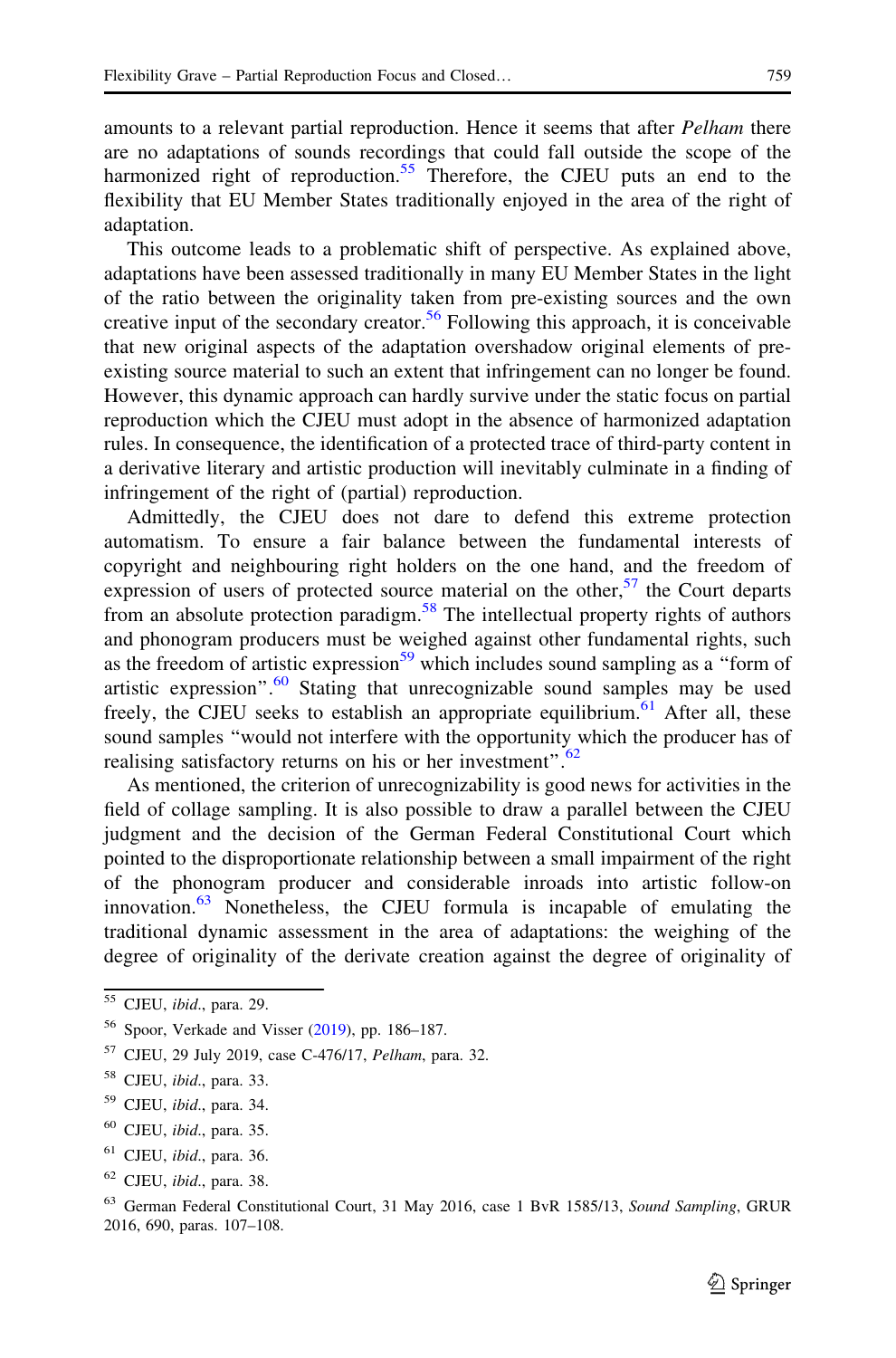source material taken from pre-existing sources. In this respect, the *Pelham* decision is wanting. Instead of focussing on each and every snippet deduced from a preexisting sound recording, the CJEU could have integrated the German doctrine of ''freie Benutzung'' into harmonized EU law. Why not conclude that the phonogram producer can prohibit the reproduction of unauthorized sound samples – ''even if very short"<sup>64</sup> – unless the original features of pre-existing sources fade away in the light of new original elements added by the sampling artist? $65$ 

#### 3.2 Rejection of ''freie Benutzung''

Instead, the CJEU rejected the German doctrine of "*freie Benutzung*" altogether – a missed opportunity to develop EU law in the light of the legal traditions of EU Member States. As indicated above, the doctrine of "freie Benutzung" plays an important role not only in German but also in Austrian copyright law.<sup>66</sup> Moreover, similar rules on the relationship between elements taken from pre-existing works and self-created elements of new literary and artistic productions have evolved in other Member States.<sup>67</sup> In essence, Sec. 24(1) of the German Copyright Act – the national basis of the right of ''freie Benutzung'' – requires an assessment of whether a derivative production keeps a sufficient distance from embedded source material to justify its qualification as an ''independent work''. Dutch copyright law, for instance, also exempts adaptations that constitute "a new and original work".<sup>68</sup> Against the backdrop of this configuration of national copyright laws in the EU, the German Federal Supreme Court rightly pointed out that the doctrine of "freie Benutzung'' did not constitute a derogation from copyright but rather an inherent limitation of its scope of protection, based on the idea that it was not possible to conceive of a cultural creation without that creation building upon the previous work of other authors.<sup>69</sup>

The CJEU, however, did not make any distinction between inherent borders of exclusive rights (a certain form of use is regarded to fall *outside* the scope of the exclusive right from the outset) and the limitations laid down in Art. 5 ISD (a certain form of use is regarded to fall within the scope of the exclusive right, but is nevertheless justified because the user can invoke a valid defence argument). Instead, the CJEU forced the German doctrine of "freie Benutzung" into the straitjacket of the closed list of permissible limitations in Art. 5  $\text{ISD}^{70}$  In this

<sup>64</sup> CJEU, 29 July 2019, case C-476/17, Pelham, para. 29.

<sup>&</sup>lt;sup>65</sup> See the application of this assessment standard in German Federal Supreme Court, 16 April 2015, case I ZR 225/12, Goldrapper, GRUR 2015, 1189 (1198); German Federal Supreme Court, 1 December 2010, case I ZR 12/08, Perlentaucher, GRUR 2011, 134 (137–138); German Federal Supreme Court, 20 March 2003, case I ZR 117/00, Gies-Adler, GRUR 2003, 956 (958).

<sup>&</sup>lt;sup>66</sup> Cf. Supreme Court of Austria, 13 July 2010, case 4 Ob 66/10z, Lieblingshauptfrau.

<sup>67</sup> Supreme Court of Sweden, 21 February 2017, case T 1963-15, Swedish Scapegoats, GRUR Int. 2019, 93, paras. 12, 17–19; Supreme Court of Italy, 6 June 2018, case 14635/2018, Big Red/Gabibbo, GRUR Int. 2019, 413 (415). Cf. Bently, Dusollier, Geiger et al. ([2019\)](#page-17-0), p. 486.

<sup>68</sup> Cf. Schipper ([2014\)](#page-18-0), p. 105 (108–109).

 $69$  CJEU, 29 July 2019, case C-476/17, *Pelham*, para. 56.

 $70$  Cf. Leistner ([2019](#page-18-0)), p. 1008 (1011).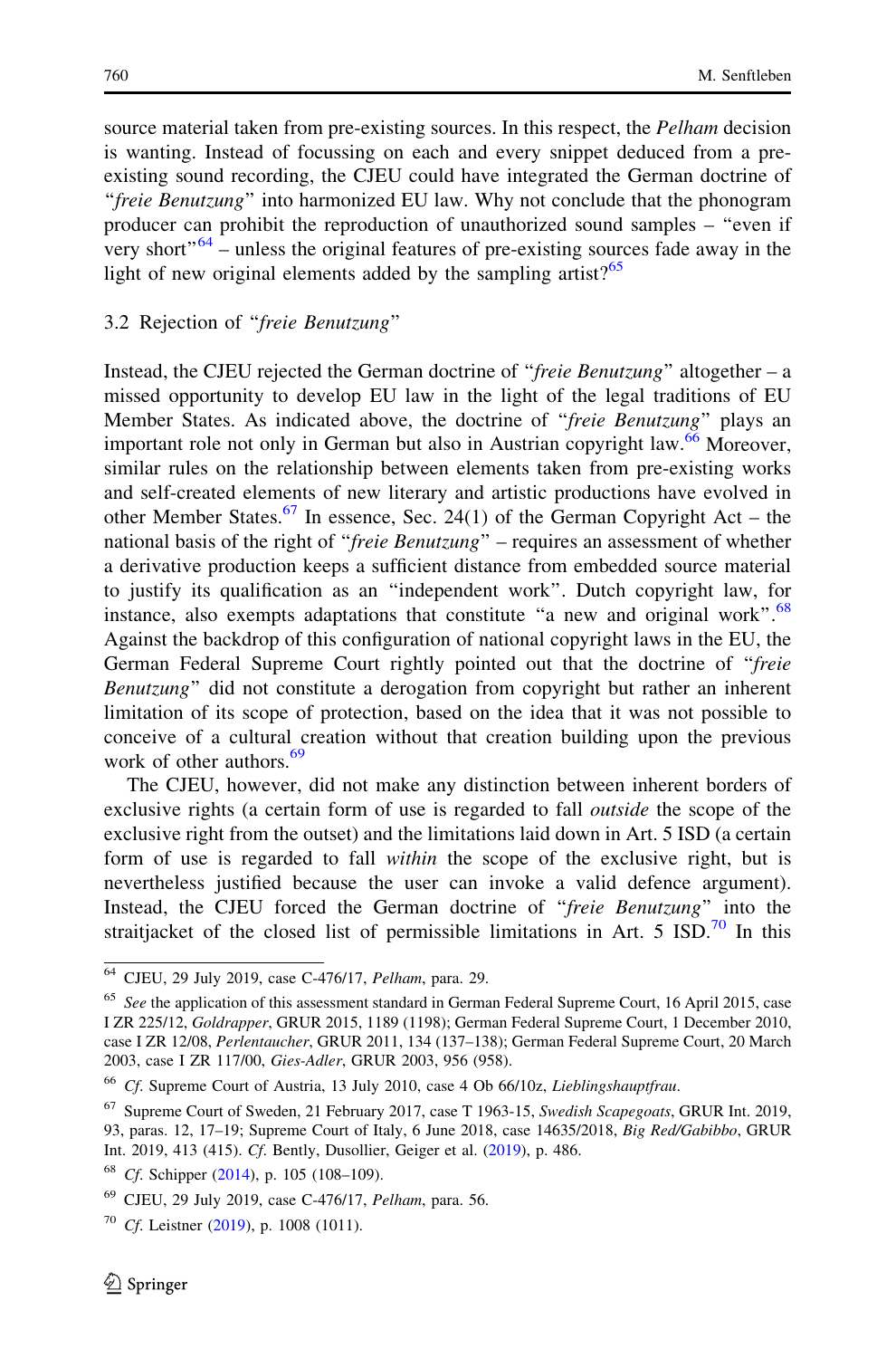context, the Court ignored the fact that, as the Information Society Directive did not harmonize the right of adaptation, the closed list of copyright limitations in Art. 5 ISD has never been intended to serve as a reference point for regulating the relationship between takings of original elements from pre-existing works and new originality that the secondary author added during the adaptation process.

The erosion of the difference between inherent borders of exclusive rights and statutory limitations of the scope of protection goes hand in hand with unlimited faith in the legal framework set forth in EU copyright law. It follows from the Pelham decision that a fair balance between the intellectual property rights of authors and neighbouring rights holders, and competing fundamental rights of users, such as freedom of artistic expression, must be found *within* the system of exclusive rights and limitations of the Information Society Directive.<sup>71</sup> The CJEU insists on an internal balancing of interests. The Court seems convinced that EU copyright law offers sufficient room for the freedom of art and other fundamental rights of users, such as freedom of expression, freedom of information and freedom of science.<sup>72</sup> In the Court's opinion, even the three-step test in Art. 5(5) ISD helps to maintain an appropriate balance.<sup>73</sup> The CJEU is thus reluctant to enrich the harmonized copyright system with external correction mechanisms that are available in EU law, such as the direct invocation of fundamental rights in the Charter as additional safeguards against excessive copyright protection.<sup>74</sup> All of this is necessary to achieve the harmonization goals of the Information Society Directive and prevent disruptions of the internal market.<sup>75</sup> Hence, the German doctrine of "*freie* Benutzung'' cannot survive. As the closed list of Art. 5 ISD does not contain a free adaptation rule, such as the German rule of "freie Benutzung", it inhibits national lawmakers and judges from recognizing and maintaining this inherent limitation of the scope of exclusive rights.<sup>76</sup>

3.3 Impact on Copyright Law

Discussing this point, it must not be overlooked that the *Pelham* judgment concerns the neighbouring right of phonogram producers. This raises the question of which repercussions the CJEU ruling may have on copyright law. As to the focus on internal balancing, the answer seems quite clear. The CJEU has expressed its preference for reconciling competing fundamental rights within the EU copyright

<sup>71</sup> CJEU, 29 July 2019, case C-476/17, Pelham, para. 60.

<sup>&</sup>lt;sup>72</sup> With regard to the freedom of science, see District Court of Amsterdam, 23 December 2015, ECLI:NL:RBAMS:2015:9312, Anne Frank-Fonds/Anne Frank Stichting and KNAW, Intellectuele eigendom en reclamerecht 2017/5, r.o. 4.8.3. See also European Court of Human Rights, 10 January 2013, case 36769/08, Ashby Donald/Frankrijk, para. 38; and Geiger and Izyumenko ([2014\)](#page-18-0), p. 316, regarding the need to offer room for freedom of expression and freedom of information.

<sup>73</sup> CJEU, 29 July 2019, case C-476/17, Pelham, para. 62.

<sup>74</sup> Leistner ([2019\)](#page-18-0), p. 1008 (1012). For a discussion of the various forms of internal and external balancing, see Kulk and Teunissen ([2019a](#page-18-0)), p. 121 (126–129); Geiger and Izyumenko ([2014\)](#page-18-0), p. 316; Dreier ([2001\)](#page-18-0), p. 295.

<sup>&</sup>lt;sup>75</sup> CJEU, 29 July 2019, case C-476/17, *Pelham*, para. 63.

 $76$  CJEU, ibid., para. 65.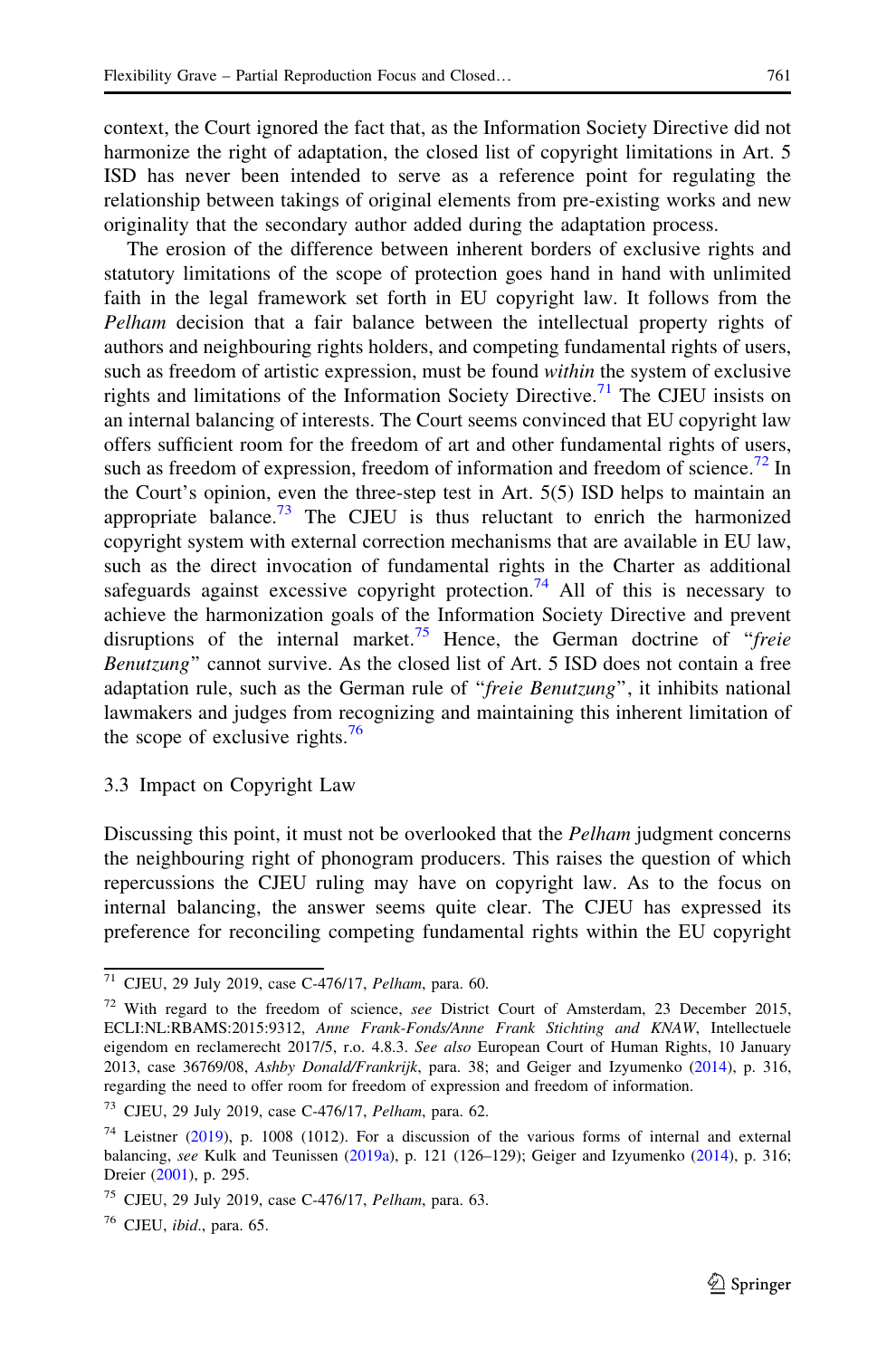framework of exclusive rights and limitations in such broad terms that the focus on internal balancing is likely to prevail over the use of fundamental rights as external correction mechanisms in a copyright context as well. The focus on the harmonized system of rights and limitations and the rejection of traditional national doctrines also corresponds to the route that the CJEU has chosen in trademark law.<sup>77</sup>

As for the harmonization of the right of adaptation, the CJEU has the choice between two points of reference. In OSA, the Court drew a distinction between the exclusive rights of authors ''of a preventive nature'' and the phonogram producer rights laid down in Art. 8(2) of Directive 92/100/EEC ''of a compensatory nature".<sup>78</sup> This distinction served as a basis for declaring the assessment criteria that were relevant in the neighbouring rights case *Marco del Corso*<sup>79</sup> irrelevant in a copyright context. $80$  However, this decision did not prevent the CJEU from following the opposite approach in *Reha Training* where it held that – despite the different nature of the rights – the term ''communication to the public'' had the same meaning in the context of copyright and neighbouring rights.<sup>81</sup> As *Reha Training* is the more recent decision, this latter point of view (same meaning in a copyright and neighbouring rights context) is likely to inform decisions in the field of the right of reproduction. There is even more reason to expect this outcome when it is considered that Pelham does not concern the remuneration right of Art. 8(2) of Directive 92/100/EEC but the exclusive right which Art. 2 ISD bestows upon authors (sub a) and phonogram producers (sub c) alike. A priori, there is thus no difference in nature that could justify a distinction between authors' rights of a preventive nature and phonogram producers' rights of a compensatory nature. Hence, the CJEU can give the copyright concept of "partial reproduction" a meaning that corresponds to the approach taken in *Pelham*. This does not mean that reproducing elements of a literary and artistic work – no matter how small – will automatically lead to a finding of infringement. In Infopaq, the CJEU clarified that, for copying to amount to a relevant partial reproduction in a copyright context, it was necessary that copied elements fulfil the originality test. That could only be the case if these elements – analyzed in isolation – reflect a sufficient degree of free, creative choices to qualify as their author's "own intellectual creation".<sup>82</sup>

Apart from this different threshold requirement, however, nothing seems to prevent the CJEU from following the same logic: if elements of a pre-existing work that enjoy copyright protection are incorporated in a derivative work, the integration of copyrighted source material, inevitably, leads to a finding of an infringing partial reproduction – regardless of new creative input that the secondary author may have added. Hence, the CJEU may harmonize the right of adaptation by applying a

<sup>2</sup> Springer

 $77$  CJEU, 19 September 2013, case C-661/11, Martin Y Paz Diffusion, paras. 54–55. Cf. Senftleben ([2016\)](#page-19-0), p. 327 (350–357); Kur ([2014\)](#page-18-0), p. 434 (450–453).

<sup>&</sup>lt;sup>78</sup> For a further discussion of this distinction, see CJEU, 15 March 2012, case C-135/10, SCF/Marco del Corso, para. 75, and the case comment by Visser  $(2013)$  $(2013)$  $(2013)$ , p. 41  $(46)$ ; Hugenholtz  $(2013)$ , No. 197.

<sup>79</sup> CJEU, 15 March 2012, case C-135/10, SCF/Marco del Corso, paras. 95–98.

<sup>80</sup> CJEU, 27 February 2014, case 351/12, OSA, para. 35.

 $81$  CJEU, 31 May 2016, case C-117/15, Reha Training, paras. 33–34.

 $82$  CJEU, 16 July 2009, case C-5/08, *Infopaq/DDF*, paras. 38-39.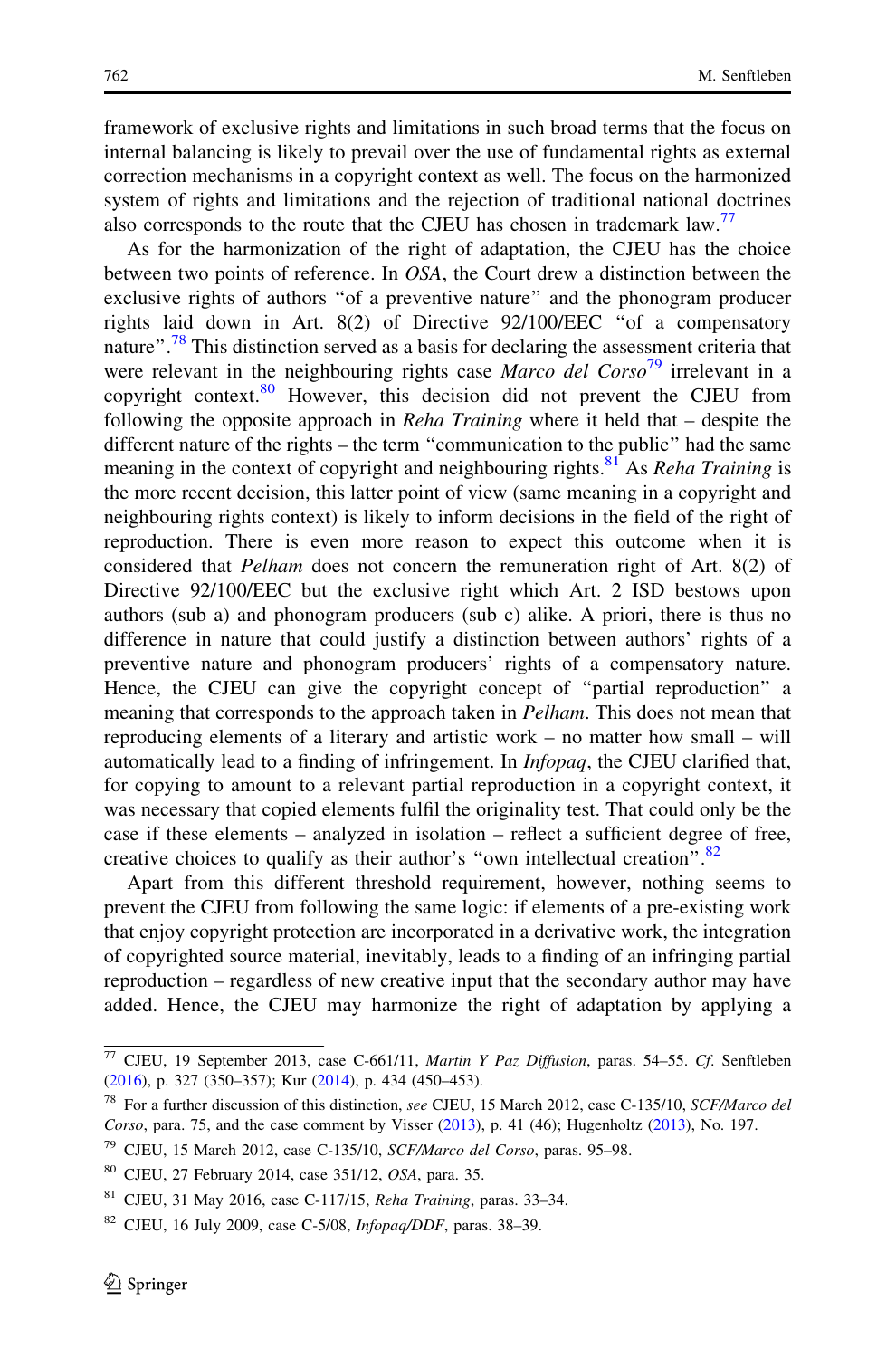narrow concept of partial reproduction to derivative works. It may even be said that the CJEU has already paved the way for this development in its Painer and SAS Institute judgments. In both cases, adaptation scenarios played a role. In both decisions, the Court employed the concept of partial reproduction as a vehicle to answer the prejudicial questions. $83$  From this perspective, the Court's explicit reference to sound samples "in a modified form unrecognisable to the  $ear^{84}$ appears as a corollary of these earlier decisions. Even though the CJEU does not refer to its judgments in *Painer* and SAS Institute, it is likely that adaptation rules have been harmonized not only in the field of neighbouring rights, but in copyright law as well. As mentioned, the strategy which the CJEU follows for this purpose leads to a corrosive shift of perspective. In the absence of an adaptation right in the Information Society Directive, the Court is bound to focus on partial reproduction. Takings from pre-existing works are decisive. The own creative effort of the secondary author, by contrast, has hardly any chance of entering the picture.

#### 4 Lamento or Laudatio?

Should we congratulate the CJEU on its *Pelham* judgment?<sup>85</sup> Or is the decision disastrous? As to flexibility in EU copyright law, the *Pelham* judgment can hardly be deemed good news. Adaptation scenarios must be analyzed through the prism of the harmonized right of reproduction. Inherent limits of exclusive rights that have been recognized in the legal traditions of EU Member States can only survive if they fall within the scope of the limitation prototypes in Art. 5 ISD. The reconciliation of the protection of copyright and neighbouring rights with competing user freedoms must occur within the harmonized system of exclusive rights and limitations in the Information Society Directive. Fundamental rights are not meant to be used as external correction mechanisms.

With one stroke of a brush, the CJEU has thus eliminated multiple sources of flexibility.<sup>86</sup> This seems irresponsible in light of the known defects of the harmonized copyright matrix. An open-ended "fair use" clause that would allow timely reactions to new technologies, new forms of sharing information and new social, cultural and economic needs, is sought in vain in the EU copyright acquis.<sup>87</sup> The three-step test in Art. 5(5) ISD can only be used to impose additional constraints on copyright limitations. In contrast to the international three-step test,<sup>88</sup> the crippled EU offspring does not provide breathing space for the evolution of new

 $83$  CJEU, 1 December 2011, case C-145/10, *Painer*, paras. 41–42, 95–99, and the case comment by van Eechoud [\(2011](#page-19-0)), p. 6. Cf. Ohly [\(2017](#page-18-0)), p. 964 (967). See also CJEU, 2 May 2012, case C-406/10, SAS Institute, paras. 67–70. Cf. Gervais and Derclaye ([2012\)](#page-18-0), p. 570; Griffiths [\(2014](#page-18-0)), p. 1106 (1107).

<sup>84</sup> CJEU, 29 July 2019, case C-476/17, Pelham, para. 31.

 $85$  For a positive assessment, see Leistner [\(2019\)](#page-18-0), p. 1008 (1014).

<sup>86</sup> For an overview, see Hugenholtz and Senftleben [\(2011](#page-18-0)), pp. 26–27.

<sup>&</sup>lt;sup>87</sup> Regarding the discussion on "fair use", see Senftleben [\(2013a\)](#page-19-0), p. 30; Förster [\(2008](#page-18-0)), pp. 182-184; Cohen Jehoram ([2005a\)](#page-18-0), p. 153; Cohen Jehoram [\(2005b](#page-18-0)), p. 359; Cohen Jehoram ([1998\)](#page-17-0), p. 174; Alberdingk Thijm [\(1998a\)](#page-17-0), p. 145; Alberdingk Thijm [\(1998b\)](#page-17-0), p. 176; Hugenholtz [\(1989](#page-18-0)), pp. 170–171.

<sup>&</sup>lt;sup>88</sup> See the Agreed Statement on the three-step test in Art. 10 WCT. See also Senftleben ([2010\)](#page-19-0), p. 67.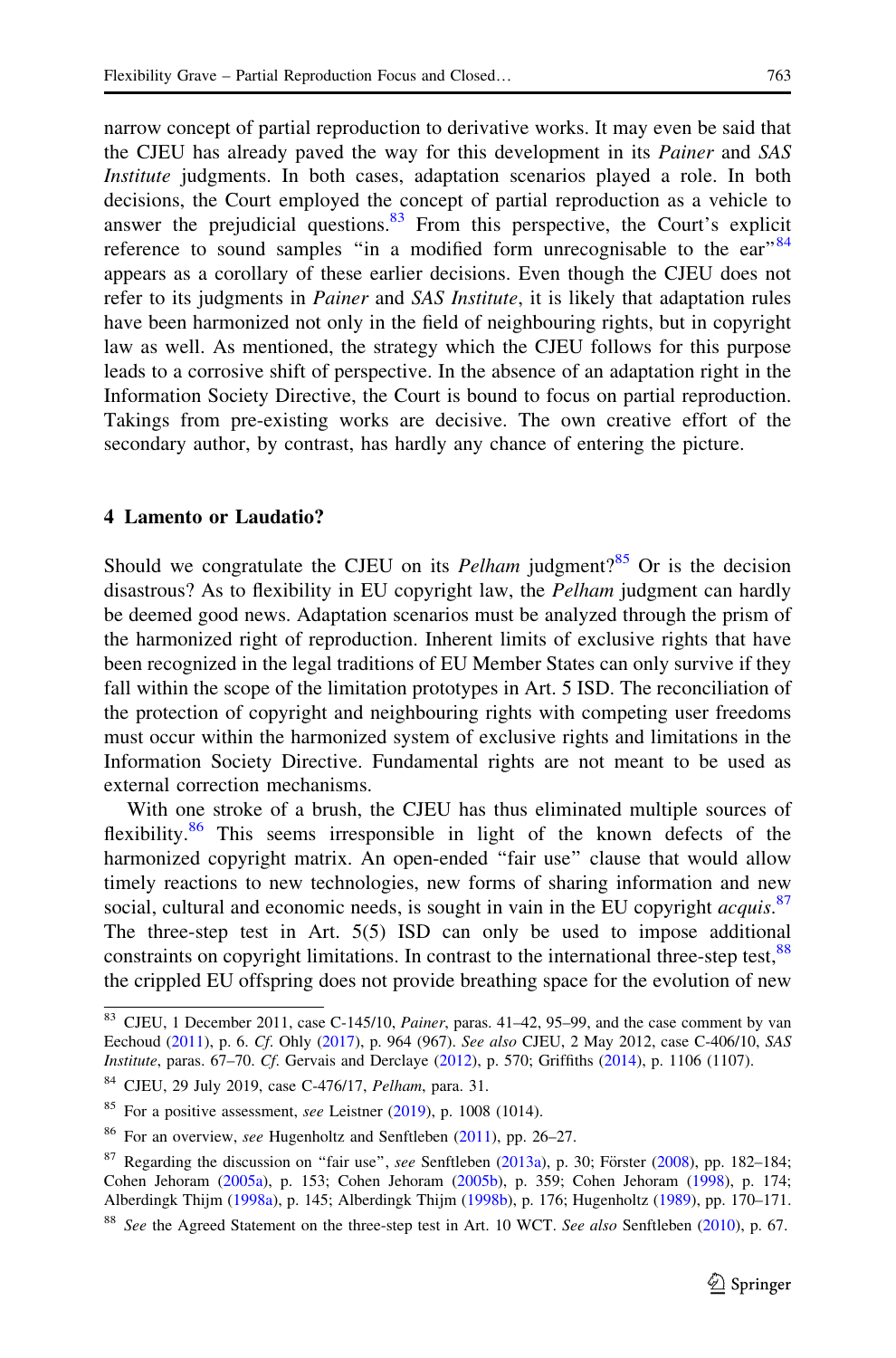use privileges and the further development of existing limitations. The CJEU confirms this once again in Pelham.<sup>89</sup>

Despite all this, the final chord need not be entirely gloomy. The Court recognizes explicitly that freedom of the arts belongs to the circle of fundamental rights that impact the scope of copyright and neighbouring rights. $90$  The CJEU underlines the importance of safeguarding an appropriate balance between copyright protection on the one hand, and freedom of artistic expression and other fundamental rights of users on the other. $91$  The CJEU also seems determined to establish this balance within the harmonized framework of exclusive rights and limitations. <sup>92</sup> The decision reflects several balancing factors known from the freedom of expression analysis.  $\frac{93}{93}$  Future judgments may therefore bring to light unprecedented fireworks of new sources of flexibility within EU copyright law.

However, the preview of new balancing tools in the *Pelham* judgment itself is not very promising. The Court is far from adopting an active role and exploring new avenues for supporting freedom of expression and freedom of the arts within the copyright system. The exemption of sound samples that remain unrecognizable to the ear does not go any further than the template which the German Federal Constitutional Court provided in its earlier decision in the "Metall auf Metall" saga. $^{94}$ The CJEU seems unwilling to do more than what is absolutely necessary to ensure congruence with the earlier German fundamental rights decision. In this way, the Court can entertain a respectful dialogue with the highest German judges in constitutional matters. This tailor-made solution, however, is evidently based on the specific fact pattern in the area of sound sampling. A broader concept for ensuring sufficient deference to freedom of the arts and other fundamental rights is not discernible. The discussion of the right of quotation in Art. 5(3)(d) ISD confirms the impression that the Court prefers a very cautious approach. The CJEU states that for a quotation to be justified, it is necessary that a work be used ''for the purposes ofillustrating an assertion, of defending an opinion or of allowing anintellectual comparison between that work and the assertions of that user".<sup>95</sup>

A user invoking the right of quotation must have the intention of ''entering into 'dialogue' with that work".<sup>96</sup> According to the Court, this is possible in cases of sound sampling.<sup>97</sup> The right of quotation may thus offer refuge to sampling artists using recognizable fragments of pre-existing sound recordings – if they manage to set up a dialogue. Nevertheless, the dialogue requirement reveals a conservative and

- 95 CJEU, ibid., para. 71.
- $96$  CJEU, *ibid.*, para. 71.

<sup>89</sup> CJEU, 29 July 2019, case C-476/17, Pelham, para. 64.

 $90$  CJEU, *ibid.*, paras. 32-35.

 $91$  CJEU, *ibid.*, paras. 32, 37, 59. As to the recognition of "user rights" flowing from the recognition of exceptions and limitations in copyright law, see Geiger and Izyumenko ([2020](#page-18-0)), section 3.1.

 $92$  CJEU, *ibid.*, para. 60.

 $93$  Cf. Geiger and Izyumenko ([2020\)](#page-18-0), section 3.1.

 $94$  See CJEU, 29 July 2019, case C-476/17, Pelham, paras. 29–31 and 38, on the one hand, and German Federal Constitutional Court, 31 May 2016, case 1 BvR 1585/13, Sampling, GRUR 2016, 690, para. 107, on the other.

 $97$  CJEU, *ibid.*, para. 72. Cf. Schipper ([2019](#page-18-0)), p. 162 (165). See furthermore Ohly ([2017\)](#page-18-0), p. 964  $(968–969)$ , who argues that the "pastiche" exception  $(Art. 5(3)(k)$  ISD) is also applicable.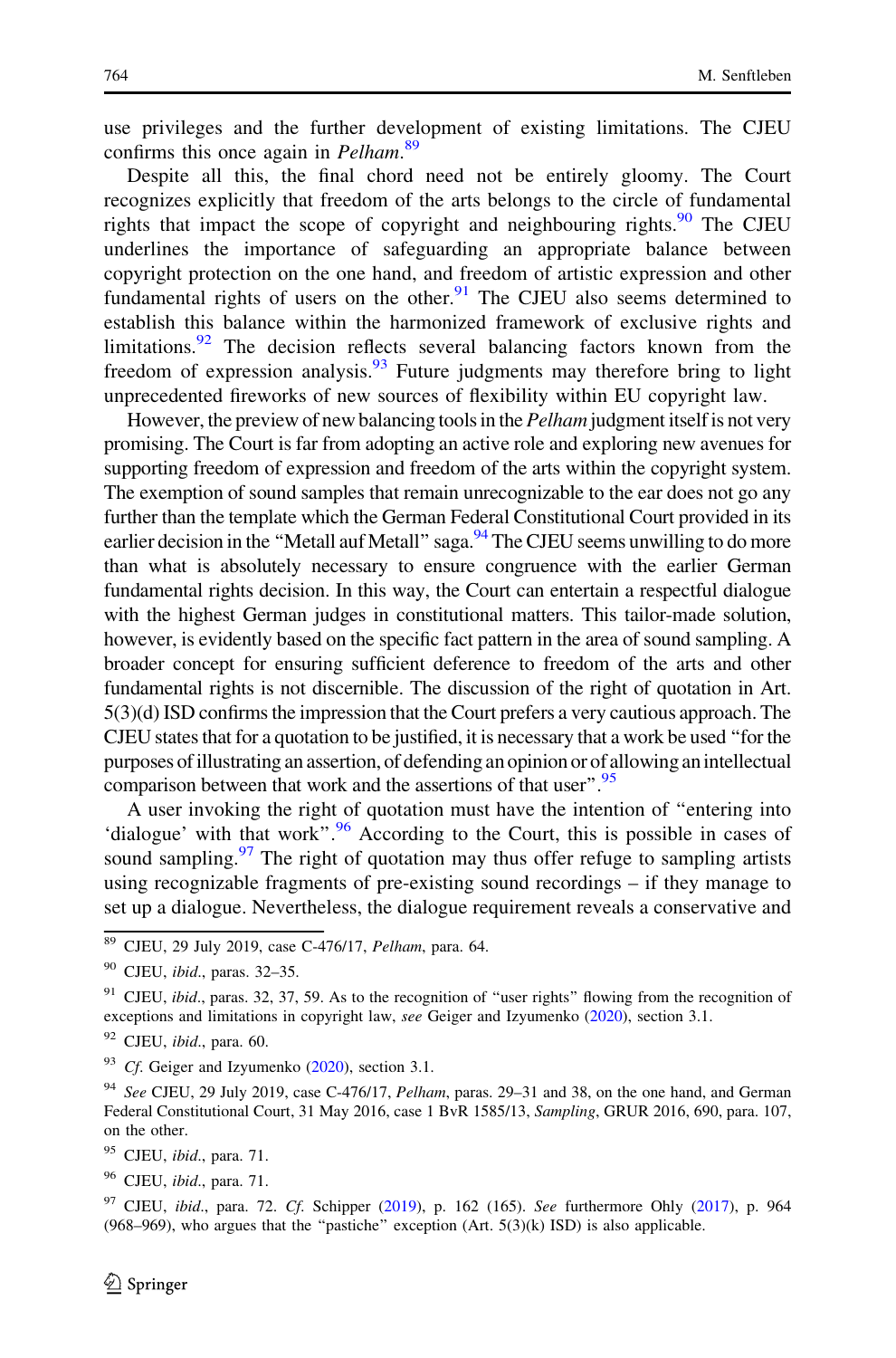inelastic conception of "quotation". $98$  Collages and appropriation art are impermissible, unless the secondary author comments upon integrated source material. The same applies to modern forms of references to copyrighted sources, such as the results of an image search.<sup>99</sup> If this is the way in which the CJEU intends to maintain a fair balance in EU copyright law, tough times lie ahead.

An example of lost breathing space can already be found in Dutch copyright law. In line with Art. 5(3)(d) ISD, the right of quotation in Art. 15a of the Dutch Copyright Act only permits the unauthorized use of sources that have already been lawfully made available to the public.<sup>100</sup> Nonetheless, the Court of Appeals of The Hague ruled in favour of the journalist Karin Spaink in *Scientology/Spaink*. On an XS4All webpage, Spaink had posted parts of the so-called ''Fishman Affidavit'' – a semi-secret written declaration that had been submitted in other court proceedings initiated by Scientology against Steven Fishman. Spaink used quotations from confidential parts of the Fishman Affidavit reflecting the teachings and organization of Scientology to undergird her critique of Scientology.<sup>101</sup> As the document had never been published lawfully, the statutory right of quotation was unavailable as a defence.<sup>102</sup> However, Spaink successfully argued for direct application of the fundamental guarantee of freedom of expression and information in Art. 10 of the European Convention on Human Rights. The Court of Appeals of The Hague agreed that the quotations contributed to a legitimate form of criticizing Scientology's questionable ideas and behaviour. In the opinion of the Court of Appeals, Spaink's use of the documents did not amount to copyright infringement against this background.<sup>103</sup> In the light of Pelham, however, the Scientology/Spaink decision of the Court of Appeals turns out to be incompatible with EU law.<sup>104</sup> Invoking the freedom of the press, the Court of Appeals neglected the requirement of an earlier lawful act of making available to the public and failed to keep within the harmonized legal framework for copyright.<sup>105</sup>

Luckily, the CJEU changes its course from time to time. It cannot be ruled out that the Court – confronted with a Scientology/Spaink scenario – will finally realize that the invocation of fundamental rights as external correction tools is sometimes indispensable to strike a proper balance and permit the unauthorized use of protected material outside the statutory copyright framework.<sup>106</sup> If the CJEU

<sup>&</sup>lt;sup>98</sup> For a more consistent and more flexible approach, see Aplin and Bently [\(2020](#page-17-0)).

<sup>&</sup>lt;sup>99</sup> Cf. de Zwaan [\(2012](#page-18-0)), p. 141; Senftleben [\(2013b](#page-19-0)), p. 3.

<sup>&</sup>lt;sup>100</sup> For a more detailed discussion of the Dutch regulation of quotations, see Senftleben ([2012\)](#page-19-0), p. 359 (359–412). The requirement of lawful prior making available to the public can also be found at the international level. See Art. 10(1) BC.

<sup>&</sup>lt;sup>101</sup> Court of Appeals of The Hague, 4 September 2003, Scientology/Spaink, Tijdschrift voor auteurs-, media- en informatierecht 2003, 217, para. 2.

<sup>&</sup>lt;sup>102</sup> Court of Appeals of The Hague, *ibid.*, para. 7.11.

 $103$  Court of Appeals of The Hague, *ibid.*, paras. 8.2 and 13. Cf. Senftleben ([2012\)](#page-19-0), p. 359 (372–373).

<sup>&</sup>lt;sup>104</sup> Kulk and Teunissen [\(2019b](#page-18-0)), p. 149 (153).

<sup>&</sup>lt;sup>105</sup> Court of Appeals of The Hague, *ibid.*, paras. 8.2 and 13.

<sup>&</sup>lt;sup>106</sup> Cf. Kulk and Teunissen [\(2019a\)](#page-18-0), p. 121 (130–132); Snijders and van Deursen [\(2019](#page-19-0)), p. 1176 (1186–1187); Geiger and Izyumenko ([2019](#page-18-0)), p. 131 (131); Griffiths ([2019\)](#page-18-0), p. 35 (46–49). This approach would also comply with the case law of the European Court of Human Rights, 10 January 2013, case 36769/08, Ashby Donald/Frankrijk, para. 38.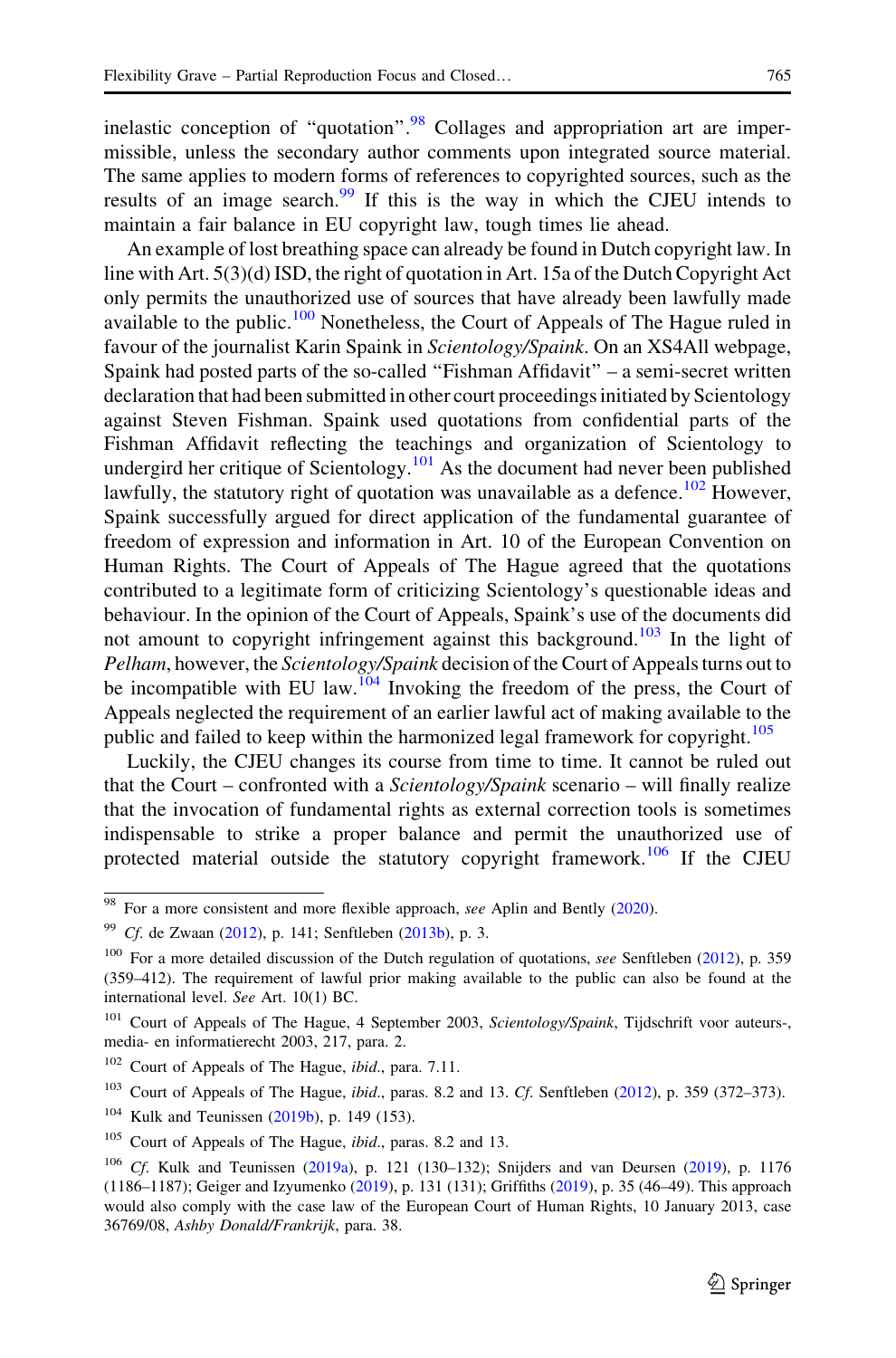upholds the mantra of complete and closed regulation of exclusive rights and limitations in a Scientology/Spaink scenario, inroads into freedom of expression and freedom of the press seem inescapable. Takings from unpublished sources will inevitably fall outside the scope of Art.  $5(3)(d)$  ISD – regardless of their importance to the debate and the need to inform the public. In *Funke Medien NRW*, the Court already came within a hair's breadth of this dilemma. The case concerned the ''Afghanistan papers'': military status reports on the deployment of German armed forces.<sup>107</sup> Given the confidentiality of these documents, German courts had denied the right of quotation because the requirement of prior lawful making available was not fulfilled.<sup>108</sup> Not surprisingly, the prejudicial questions raised the issue of an extensive interpretation of the right of quotation in the light of freedom of expression and freedom of the press. The CJEU managed to bypass this delicate issue by following an alternative path and adopting a flexible interpretation of the concept of ''reporting of current events'' which is central to one of the press privileges laid down in Art.  $5(3)(c)$  ISD. As Funke Medien had presented the Afghanistan papers on its website ''in a structured form in conjunction with an introductory note, further links and a space for comments", $10^6$  the Court was satisfied that the online publication could be qualified as a privileged form of ''use of works  $\ldots$  in connection with  $\ldots$  reporting".<sup>110</sup> In this way, the Court paved the way for the application of Art. 5(3)(d) ISD and concealed the dilemma arising from the requirement of a lawful prior making available in Art.  $5(3)(d)$  ISD.<sup>111</sup> Moreover, this strategy allowed the Court to maintain the rule that copyright had to be reconciled with freedom of expression and freedom of the press within the system of rights and limitations in EU copyright law. $112$ 

#### 5 Conclusion

In sum, the *Pelham* decision of the CJEU yields mixed results. There is light and shadow. As the Court confirms its commitment to a fair balance between the rights of authors and users in the copyright arena, the judgment gives hope that, when confronted with a problem scenario, the CJEU will eventually come up with a pragmatic solution.<sup>113</sup> The decision in *Funke Medien NRW* shows that a broad interpretation of limitation prototypes in Art. 5 ISD may offer such a solution.<sup>114</sup> Unfortunately, however, it becomes harder and harder to predict the Court's

<sup>107</sup> CJEU, 29 July 2019, case C-469/17, Funke Medien NRW, para. 9.

<sup>&</sup>lt;sup>108</sup> German Federal Court of Justice, 1 June 2017, case I ZR 139/15, Afghanistan Papiere, GRUR 2017, 901, paras. 27–30.

 $109$  CJEU, 29 July 2019, case C-469/17, *Funke Medien NRW*, para. 75.

 $110$  CJEU, *ibid.*, para. 75.

 $111$  CJEU, *ibid.*, para. 75.

<sup>112</sup> CJEU, ibid., para. 58.

<sup>113</sup> Kulk and Teunissen [\(2019a\)](#page-18-0), p. 121 (123).

<sup>114</sup> Cf. Kulk and Teunissen ([2019b](#page-18-0)), p. 149 (156–157, 160); Snijders and van Deursen ([2019](#page-19-0)), p. 1176 (1186–1187).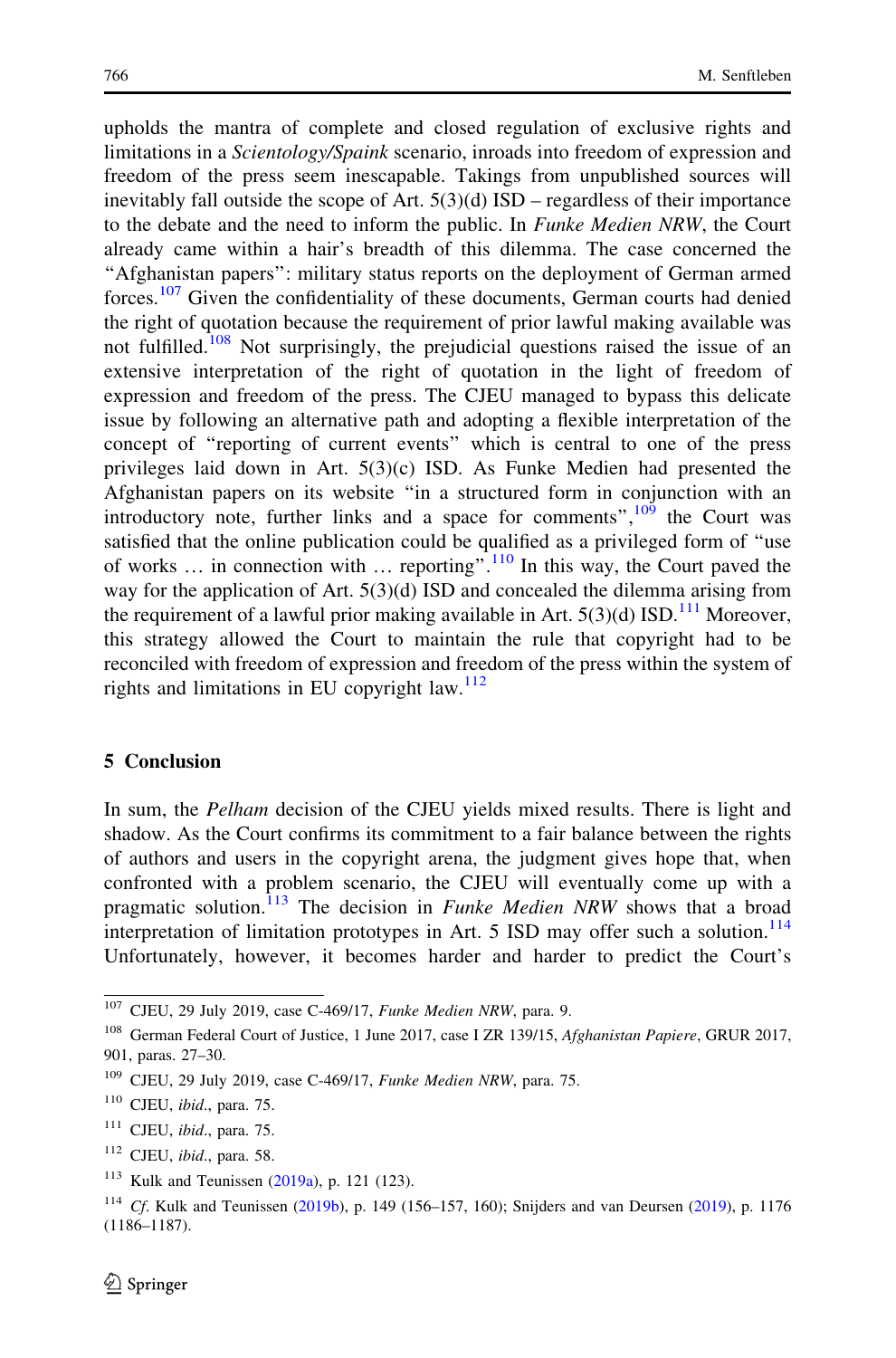<span id="page-17-0"></span>ingenious solutions. Without a green light for the use of fundamental rights as balancing instruments that allow judges to go beyond the encrusted copyright framework at EU level, chances are high that national courts will readily qualify forms of use as infringing, even though a source of flexibility may lie hidden somewhere in the copyright *acquis* which the CJEU has not identified yet.

Again: the criterion of unrecognizability may provide a solution in cases of collage sampling. An elastic approach to the dialogue requirement may offer additional breathing space for the use of recognizable sound samples under the umbrella of the right of quotation. Apart from these tailor-made solutions for sound sampling cases, however, the *Pelham* decision fails to offer guidance for the solution of adaptation scenarios without encroachments upon freedom of the arts, freedom of expression and freedom of information. The CJEU could have prevented this unsatisfactory outcome and legal uncertainty by declaring adaptations permissible if the secondary author has added a sufficient degree of own originality to make protected features of reproduced source material fade away. This more flexible assessment standard would have safeguarded national doctrines that have evolved in EU Member States, such as the German doctrine of "freie Benutzung". Moreover, the CJEU could have provided universal guidance for adaptation scenarios – guidelines that avoid the risk of corrosive partial reproduction nitpicking and, instead, encourage an overall assessment of creative input leading to a derivative work, including free, creative choices of the secondary author. From this perspective, the Pelham judgment is a lost opportunity to develop EU copyright and neighbouring rights law in the light of the national legal traditions of EU Member States.

Open Access This article is licensed under a Creative Commons Attribution 4.0 International License, which permits use, sharing, adaptation, distribution and reproduction in any medium or format, as long as you give appropriate credit to the original author(s) and the source, provide a link to the Creative Commons licence, and indicate if changes were made. The images or other third party material in this article are included in the article's Creative Commons licence, unless indicated otherwise in a credit line to the material. If material is not included in the article's Creative Commons licence and your intended use is not permitted by statutory regulation or exceeds the permitted use, you will need to obtain permission directly from the copyright holder. To view a copy of this licence, visit [http://](http://creativecommons.org/licenses/by/4.0/) [creativecommons.org/licenses/by/4.0/.](http://creativecommons.org/licenses/by/4.0/)

#### References

- Alberdingk Thijm CA (1998a) Fair use: het auteursrechtelijk evenwicht hersteld. Tijdschrift voor auteurs- , media- en informatierecht 1998:145
- Alberdingk Thijm CA (1998b) Fair use in weiter Ferne, so nah. Tijdschrift voor auteurs-, media- en informatirecht 1998:176
- Aplin T, Bently L (2020) Displacing the dominance of the three-step test: the role of global, mandatory fair use. In: Ng L, Sun H, Balganesh S (eds) Comparative aspects of limitations and exceptions in copyright law. Cambridge University Press, Cambridge
- Bently L, Dusollier S, Geiger C et al (2019) Sound sampling, a permitted use under EU copyright law? Opinion of the European Copyright Society in relation to the pending reference before the CJEU in case C-476/17, Pelham GmbH v. Hütter. Int Rev Intell Prop Compet Law 50:467
- Cohen Jehoram H (1998) Fair use die ferne Geliebte. Tijdschrift voor auteurs-, media- en informatierecht 1998:174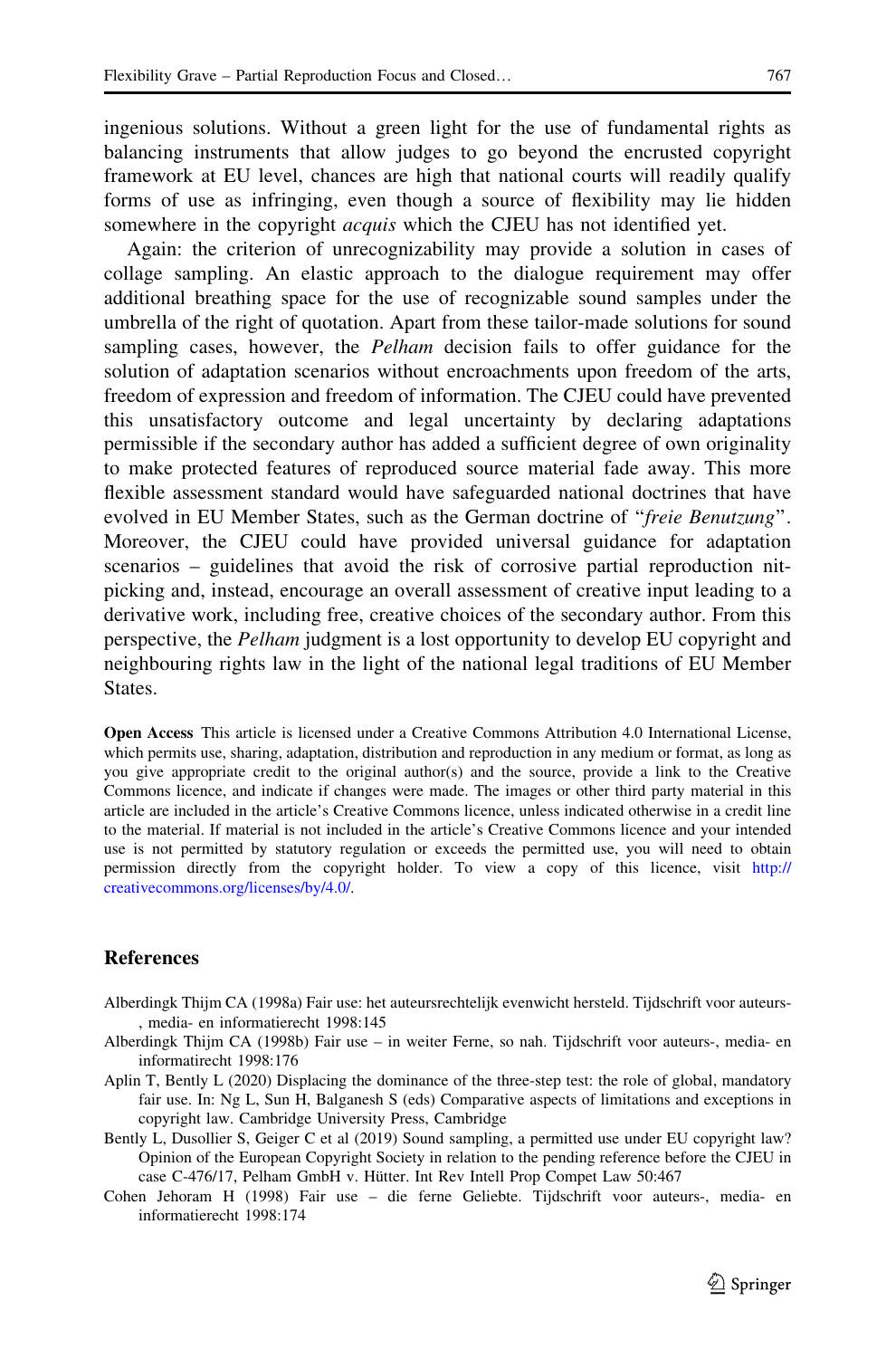<span id="page-18-0"></span>Cohen Jehoram H (2005a) Nu de gevolgen van trouw en ontrouw aan de Auteursrechtrichtlijn voor fair use, tijdelijke reproductie en driestappentoets. Tijdschrift voor auteurs-, media- en informatierecht 2005:153

- Cohen Jehoram H (2005b) Restrictions on copyright and their abuse. Eur Intell Prop Rev 2005:359
- de Zwaan M (2012) Ruimte in het citaatrecht in Europa? Zoekmachine vindt niets bij ''search naar flexibilities''. Tijdschrift voor auteurs-, media- en informatierecht 2012:141
- Dreier T (2001) Balancing proprietary and public domain interests: inside or outside of proprietary rights? In: Dreyfuss RC, Leenheer-Zimmerman D, First H (eds) Expanding the boundaries of intellectual property. Innovation policy for the knowledge economy. Oxford University Press, Oxford, p 295

Dreier T, Schulze G (2018) Urheberrechtsgesetz, 6th edn. C.H. Beck, Munich

- Duhanic I (2016) Copy this sound! The cultural importance of sampling for hip hop music in copyright law – a copyright law analysis of the sampling decision of the German Federal Constitutional Court. Gewerblicher Rechtsschutz und Urheberrecht – Internationaler Teil 2016:1007
- Förster A (2008) Fair use. Mohr Siebeck, Tübingen
- Geiger C, Izyumenko E (2014) Copyright on the human rights' trial: redefining the boundaries of exclusivity through freedom of expression. Int Rev Intell Prop Compet Law 45:316
- Geiger C, Izyumenko E (2019) Freedom of expression as an external limitation to copyright law in the EU: the Advocate General of the CJEU shows the way. Eur Intell Prop Rev 41:131
- Geiger C, Izyumenko E (2020) The constitutionalization of intellectual property law in the EU and the Funke Medien, Pelham and Spiegel Online decisions of the CJEU: progress, but still some way to go! Int Rev Intell Prop Compet Law 51 (forthcoming)
- Geller PE (2010) A German approach to fair use: test cases for TRIPs criteria for copyright limitations? J Copyright Soc USA 57:901
- Gervais D, Derclaye E (2012) The scope of computer program protection after SAS: are we closer to answers? Eur Intell Prop Rev 2012:570
- Griffiths J (2014) The role of the Court of Justice in the development of European Union copyright law. In: Stamatoudi A, Torremans P (eds) EU copyright law. A commentary. Edward Elgar, Cheltenham, p 1106
- Griffiths J (2019) European Union copyright law and the Charter of Fundamental Rights Advocate General Szpunar's opinions in (C-469/17) Funke Medien, (C-476/17) Pelham GmbH and (C-516/ 17) Spiegel Online. ERA Forum 2019:35
- Hugenholtz PB (1989) Auteursrecht op informatie. Kluwer, Deventer
- Hugenholtz PB (2013) Comment on the judgement of the Court of Justice of the European Union, 15 March 2012, case C-135/10. SCF/Marco del Corso. Nederlandse Jurisprudentie 2013:197
- Hugenholtz PB, Senftleben MRF (2011) Fair use in Europe. In search of flexibilities. IViR/VU Centre for Law and Governance, Amsterdam
- Kulk S, Teunissen P (2019a) Naar een nieuw fundament hoe het Handvest het auteursrecht hervormt (deel 1). Tijdschrift voor auteurs-, media- en informatierecht 2019:121
- Kulk S, Teunissen P (2019b) Naar een nieuw fundament hoe het Handvest het auteursrecht hervormt (deel 2). Tijdschrift voor auteurs-, media- en informatierecht 2019:149
- Kur A (2014) Trademarks function, don't they? Int Rev Intell Prop Compet Law 45:434
- Leistner M (2019) Ende gut, alles gut … oder ''Vorhang zu und alle Fragen offen''? Das salomonische Urteil des EuGH in Sachen ''Pelham'' [Metall auf Metall]. Gewerblicher Rechtsschutz und Urheberrecht 2019:1008
- Morrison DM (2008) Bridgeport redux: digital sampling and audience recoding. Fordham Intell Prop Med Entertain Law J 19:75
- Ohly A (2017) Hip Hop und die Zukunft der ''freien Benutzung'' im EU-Urheberrecht Anmerkungen zum Vorlagebeschluss des BGH ''Metall auf Metall III''. Gewerblicher Rechtsschutz und Urheberrecht 2017:964
- Podszun R (2016) Postmoderne Kreativität im Konflikt mit dem Urheberrechtsgesetz und die Annäherung an "fair use". Zeitschrift für Urheber- und Medienrecht 2016:606

Ricketson S, Ginsburg JC (2006) International copyright and neighbouring rights, 2nd edn. Oxford University Press, Oxford

- Schipper BHM (2014) Het chilling effect van Kraftwerk I/II op sound sampling. Tijdschrift voor auteurs-, media- en informatierecht 2014:105
- Schipper BHM (2019) De kunst van het samplen na Pelham. Tijdschrift voor auteurs-, media- en informatierecht 2019:162